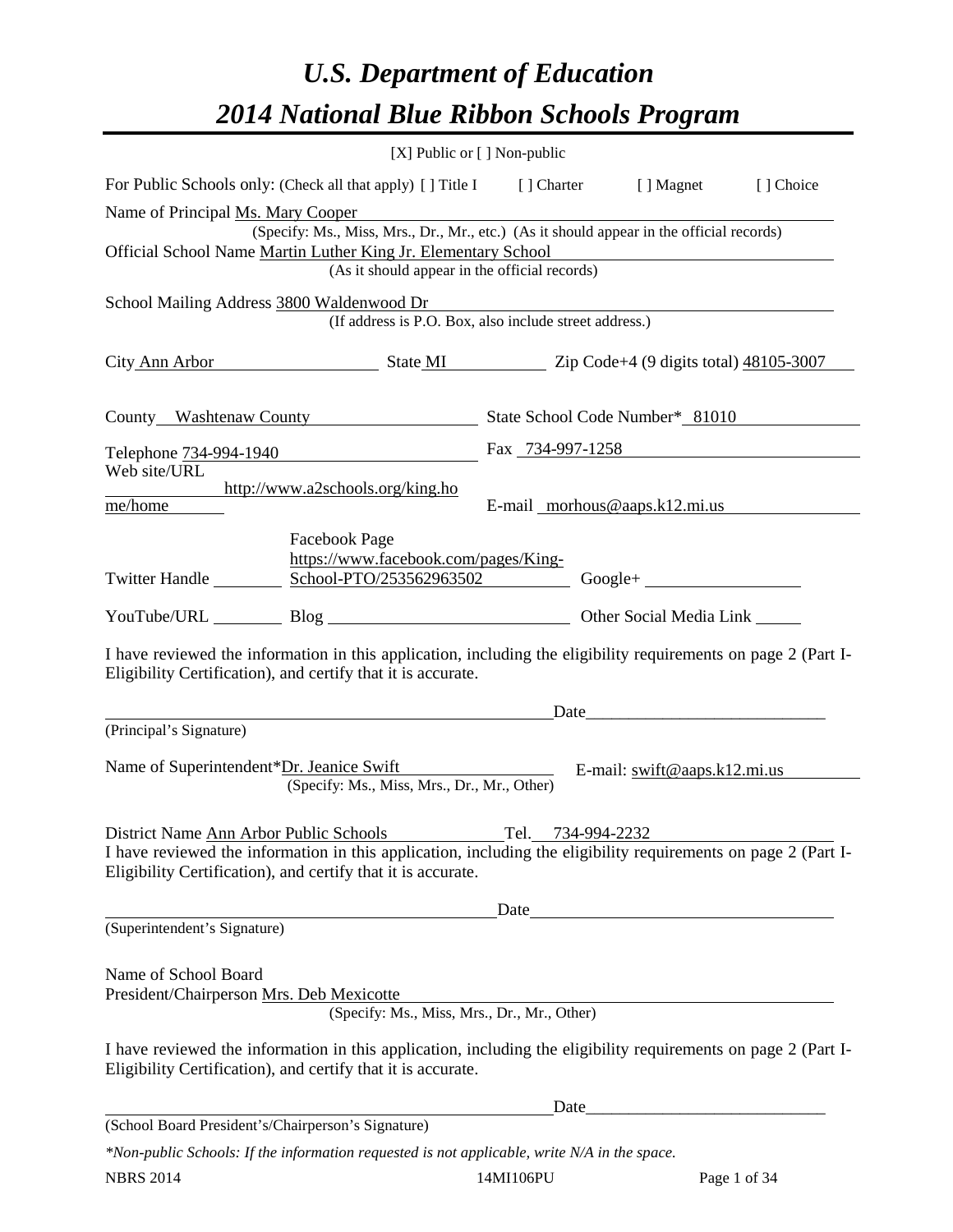#### **Include this page in the school's application as page 2.**

The signatures on the first page of this application (cover page) certify that each of the statements below concerning the school's eligibility and compliance with U.S. Department of Education, Office for Civil Rights (OCR) requirements is true and correct.

- 1. The school configuration includes one or more of grades K-12. (Schools on the same campus with one principal, even a K-12 school, must apply as an entire school.)
- 2. The school has made its Annual Measurable Objectives (AMOs) or Adequate Yearly Progress (AYP) each year for the past two years and has not been identified by the state as "persistently dangerous" within the last two years.
- 3. To meet final eligibility, a public school must meet the state's AMOs or AYP requirements in the 2013-2014 school year and be certified by the state representative. Any status appeals must be resolved at least two weeks before the awards ceremony for the school to receive the award.
- 4. If the school includes grades 7 or higher, the school must have foreign language as a part of its curriculum.
- 5. The school has been in existence for five full years, that is, from at least September 2008 and each tested grade must have been part of the school for the past three years.
- 6. The nominated school has not received the National Blue Ribbon Schools award in the past five years: 2009, 2010, 2011, 2012, or 2013.
- 7. The nominated school has no history of testing irregularities, nor have charges of irregularities been brought against the school at the time of nomination. The U.S. Department of Education reserves the right to disqualify a school's application and/or rescind a school's award if irregularities are later discovered and proven by the state.
- 8. The nominated school or district is not refusing Office of Civil Rights (OCR) access to information necessary to investigate a civil rights complaint or to conduct a district-wide compliance review.
- 9. The OCR has not issued a violation letter of findings to the school district concluding that the nominated school or the district as a whole has violated one or more of the civil rights statutes. A violation letter of findings will not be considered outstanding if OCR has accepted a corrective action plan from the district to remedy the violation.
- 10. The U.S. Department of Justice does not have a pending suit alleging that the nominated school or the school district as a whole has violated one or more of the civil rights statutes or the Constitution's equal protection clause.
- 11. There are no findings of violations of the Individuals with Disabilities Education Act in a U.S. Department of Education monitoring report that apply to the school or school district in question; or if there are such findings, the state or district has corrected, or agreed to correct, the findings.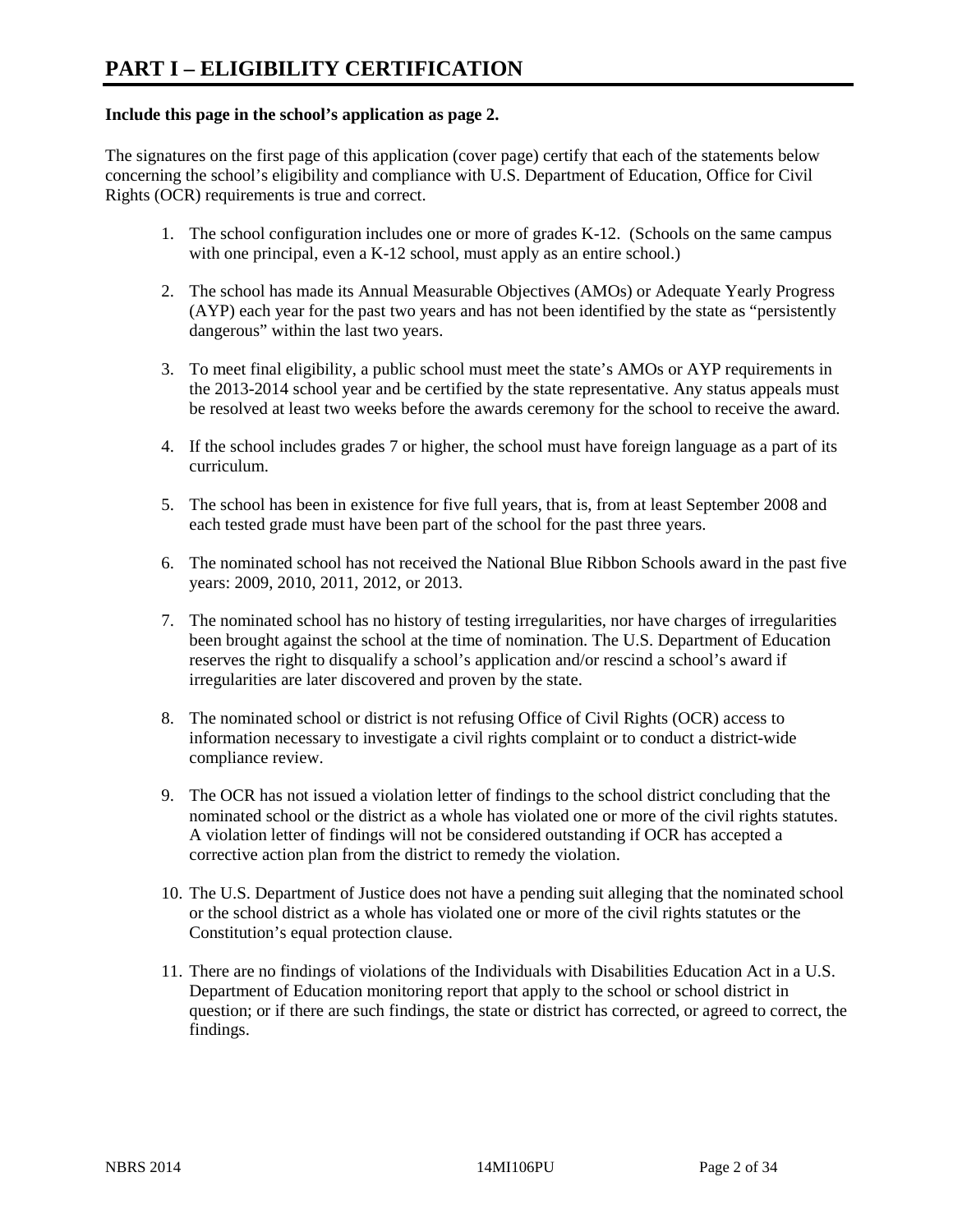# **PART II - DEMOGRAPHIC DATA**

#### **All data are the most recent year available.**

**DISTRICT** (Question 1 is not applicable to non-public schools)

| Number of schools in the district<br>(per district designation): | $21$ Elementary schools (includes K-8)<br>5 Middle/Junior high schools<br>6 High schools |
|------------------------------------------------------------------|------------------------------------------------------------------------------------------|
|                                                                  | 1 K-12 schools                                                                           |

33 TOTAL

**SCHOOL** (To be completed by all schools)

- 2. Category that best describes the area where the school is located:
	- [ ] Urban or large central city
	- [X] Suburban with characteristics typical of an urban area
	- [ ] Suburban
	- [ ] Small city or town in a rural area
	- [ ] Rural
- 3. 3 Number of years the principal has been in her/his position at this school.
- 4. Number of students as of October 1 enrolled at each grade level or its equivalent in applying school:

| Grade                           | # of         | # of Females | <b>Grade Total</b> |
|---------------------------------|--------------|--------------|--------------------|
|                                 | <b>Males</b> |              |                    |
| <b>PreK</b>                     | 0            | $\theta$     | 0                  |
| K                               | 42           | 32           | 74                 |
| $\mathbf{1}$                    | 39           | 40           | 79                 |
| $\mathbf{2}$                    | 38           | 35           | 73                 |
| 3                               | 42           | 40           | 82                 |
| 4                               | 36           | 31           | 67                 |
| 5                               | 35           | 35           | 70                 |
| 6                               | 0            | 0            | $\theta$           |
| 7                               | 0            | $\theta$     | 0                  |
| 8                               | 0            | 0            | 0                  |
| 9                               | 0            | 0            | 0                  |
| 10                              | 0            | $\Omega$     | 0                  |
| 11                              | 0            | 0            | 0                  |
| 12                              | 0            | 0            | 0                  |
| <b>Total</b><br><b>Students</b> | 232          | 213          | 445                |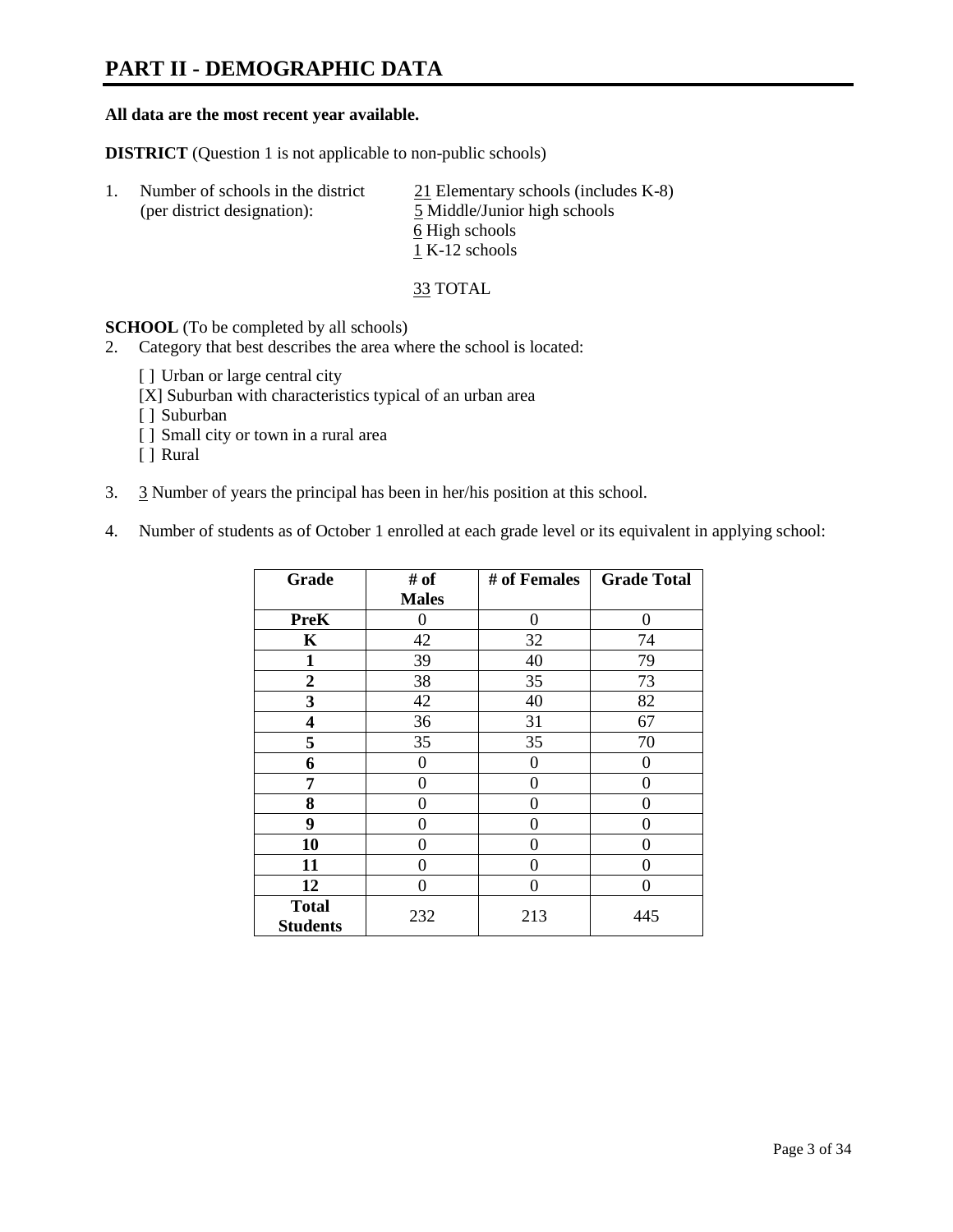the school: 47 % Asian

5. Racial/ethnic composition of 0 % American Indian or Alaska Native 5 % Black or African American 1 % Hispanic or Latino 0 % Native Hawaiian or Other Pacific Islander 38 % White 9 % Two or more races **100 % Total** 

(Only these seven standard categories should be used to report the racial/ethnic composition of your school. The Final Guidance on Maintaining, Collecting, and Reporting Racial and Ethnic Data to the U.S. Department of Education published in the October 19, 2007 *Federal Register* provides definitions for each of the seven categories.)

6. Student turnover, or mobility rate, during the  $2012 - 2013$  year:  $8\%$ 

This rate should be calculated using the grid below. The answer to (6) is the mobility rate.

| <b>Steps For Determining Mobility Rate</b>         | Answer |
|----------------------------------------------------|--------|
| (1) Number of students who transferred to          |        |
| the school after October 1, 2012 until the         | 19     |
| end of the school year                             |        |
| (2) Number of students who transferred             |        |
| <i>from</i> the school after October 1, 2012 until | 17     |
| the end of the 2012-2013 school year               |        |
| (3) Total of all transferred students [sum of      | 36     |
| rows $(1)$ and $(2)$ ]                             |        |
| (4) Total number of students in the school as      | 442    |
| of October 1                                       |        |
| $(5)$ Total transferred students in row $(3)$      | 0.081  |
| divided by total students in row (4)               |        |
| $(6)$ Amount in row $(5)$ multiplied by 100        | 8      |

7. English Language Learners (ELL) in the school:  $16\%$ 

#### 70 Total number ELL

Number of non-English languages represented: 36

 Specify non-English languages: Arabic, Bangla, Bengali, Chinese, Cantonese, Farsi, Filipino, French, German, Greek, Gujarati, Hebrew, Hindi, Japanese, Igbo, Israeli, Kazakh, Korean, Malayalam, Mandarin, Marathi, Palestinian, Persian, Portuguese, Romanian, Russian, Serbian, Sinhala, Sinhalese, Somali, Spanish, Tamil, Telugu, Urdu, Vietnamese, Visayan

8. Students eligible for free/reduced-priced meals: 11 %

Total number students who qualify:  $\frac{48}{5}$ 

If this method is not an accurate estimate of the percentage of students from low-income families, or the school does not participate in the free and reduced-priced school meals program, supply an accurate estimate and explain how the school calculated this estimate.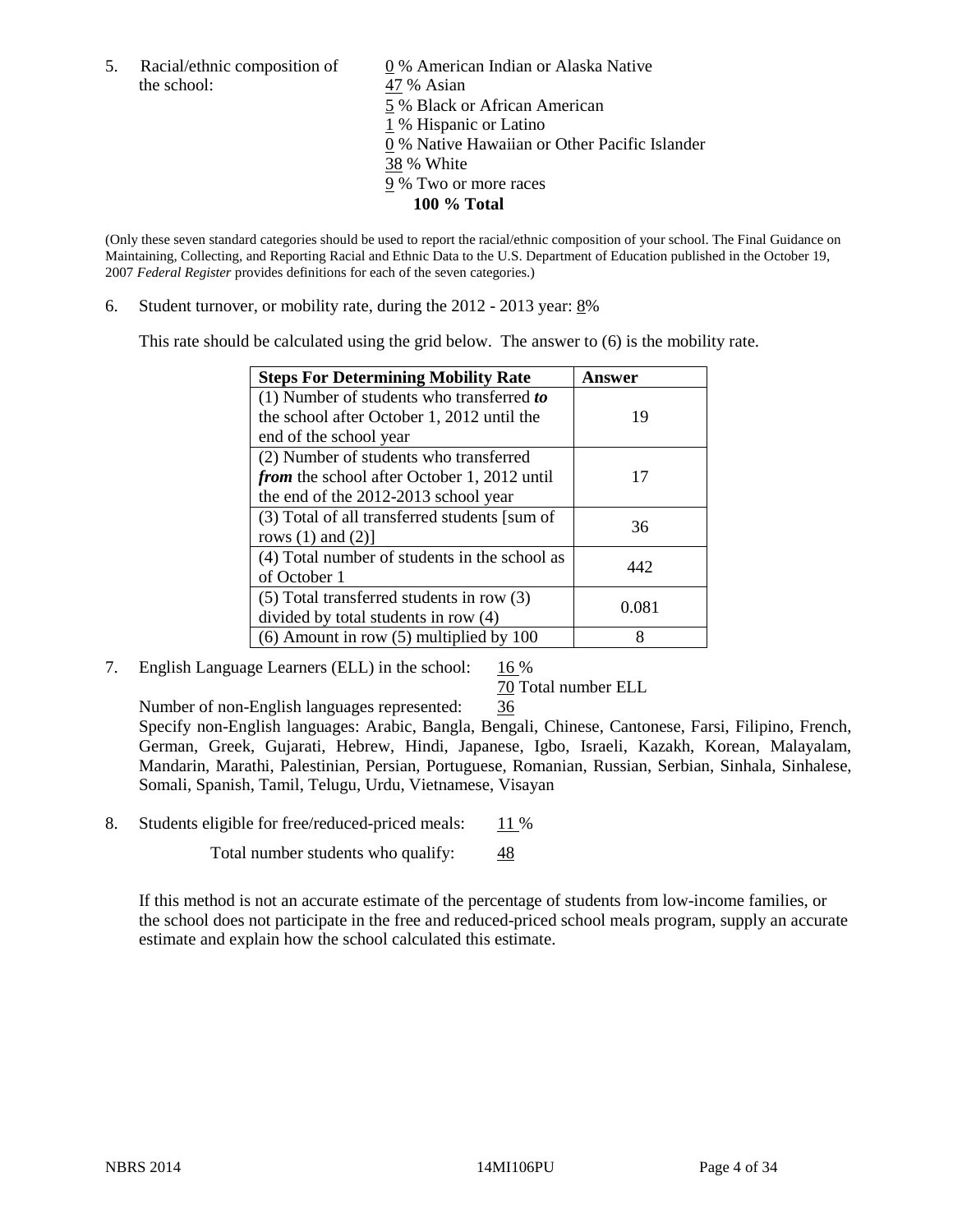21 Total number of students served

Indicate below the number of students with disabilities according to conditions designated in the Individuals with Disabilities Education Act. Do not add additional categories.

| 1 Autism                | 0 Orthopedic Impairment                 |
|-------------------------|-----------------------------------------|
| 0 Deafness              | 4 Other Health Impaired                 |
| 0 Deaf-Blindness        | 0 Specific Learning Disability          |
| 0 Emotional Disturbance | 16 Speech or Language Impairment        |
| 0 Hearing Impairment    | 0 Traumatic Brain Injury                |
| 0 Mental Retardation    | 0 Visual Impairment Including Blindness |
| 0 Multiple Disabilities | 0 Developmentally Delayed               |
|                         |                                         |

10. Use Full-Time Equivalents (FTEs), rounded to nearest whole numeral, to indicate the number of personnel in each of the categories below:

|                                       | <b>Number of Staff</b> |
|---------------------------------------|------------------------|
| Administrators                        |                        |
| Classroom teachers                    | 17                     |
| Resource teachers/specialists         |                        |
| e.g., reading, math, science, special | 5                      |
| education, enrichment, technology,    |                        |
| art, music, physical education, etc.  |                        |
| Paraprofessionals                     |                        |
| Student support personnel             |                        |
| e.g., guidance counselors, behavior   |                        |
| interventionists, mental/physical     |                        |
| health service providers,             |                        |
| psychologists, family engagement      |                        |
| liaisons, career/college attainment   |                        |
| coaches, etc.                         |                        |
|                                       |                        |

11. Average student-classroom teacher ratio, that is, the number of students in the school divided by the FTE of classroom teachers, e.g.,  $22:1$   $26:1$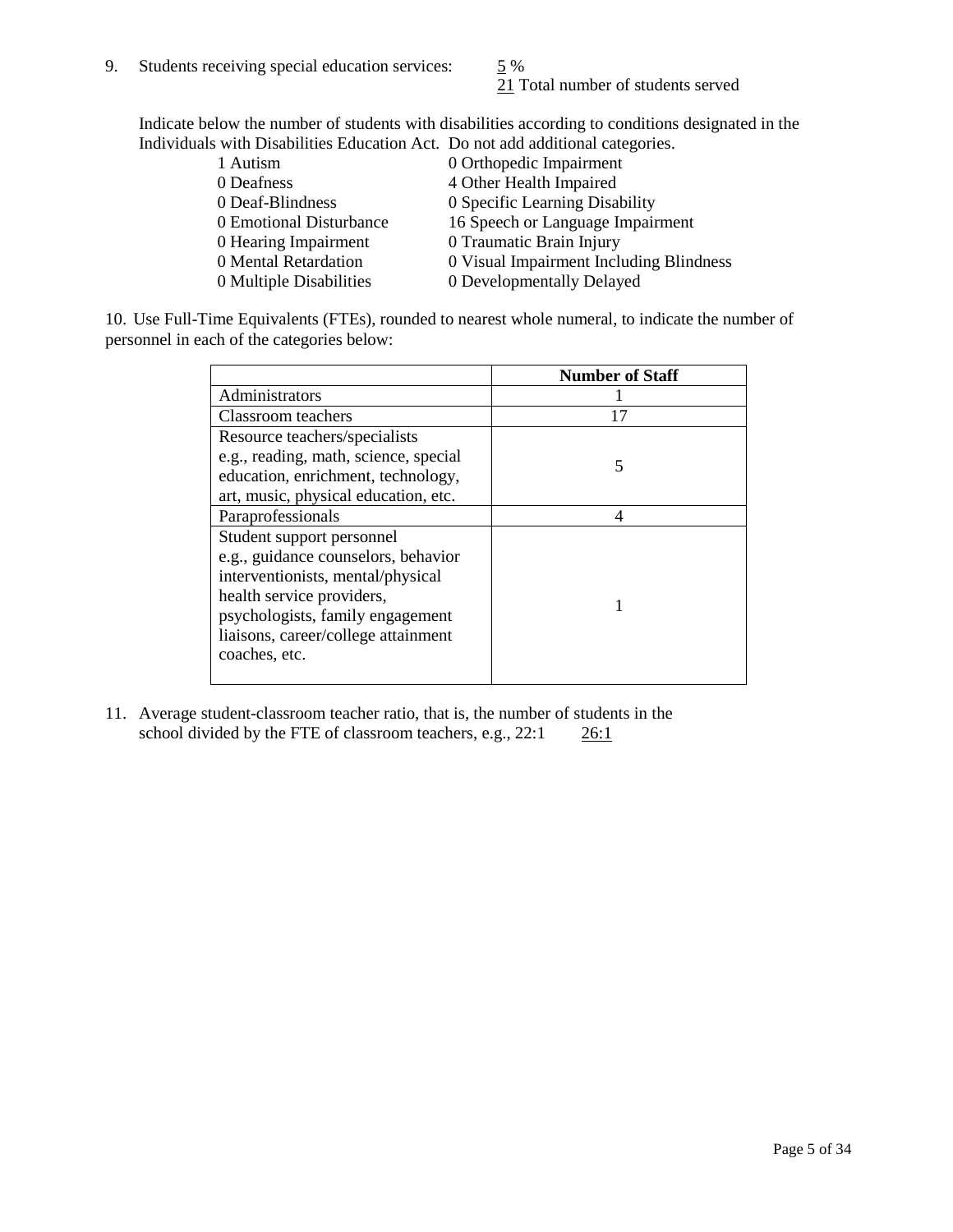12. Show daily student attendance rates. Only high schools need to supply yearly graduation rates.

| <b>Required Information</b> | 2012-2013 | 2011-2012 | 2010-2011 | 2009-2010 | 2008-2009 |
|-----------------------------|-----------|-----------|-----------|-----------|-----------|
| Daily student attendance    | 95%       | 97%       | 97%       | 95%       | 98%       |
| High school graduation rate | 9%        | 0%        | 0%        | 0%        | 0%        |

#### 13. **For schools ending in grade 12 (high schools)**

Show percentages to indicate the post-secondary status of students who graduated in Spring 2013

| <b>Post-Secondary Status</b>                  |                |
|-----------------------------------------------|----------------|
| Graduating class size                         |                |
| Enrolled in a 4-year college or university    | 0%             |
| Enrolled in a community college               | 0%             |
| Enrolled in career/technical training program | 0%             |
| Found employment                              | 0%             |
| Joined the military or other public service   | 0%             |
| <b>Other</b>                                  | $\gamma_{0/2}$ |

14. Indicate whether your school has previously received a National Blue Ribbon Schools award. Yes  $No \underline{X}$ 

If yes, select the year in which your school received the award.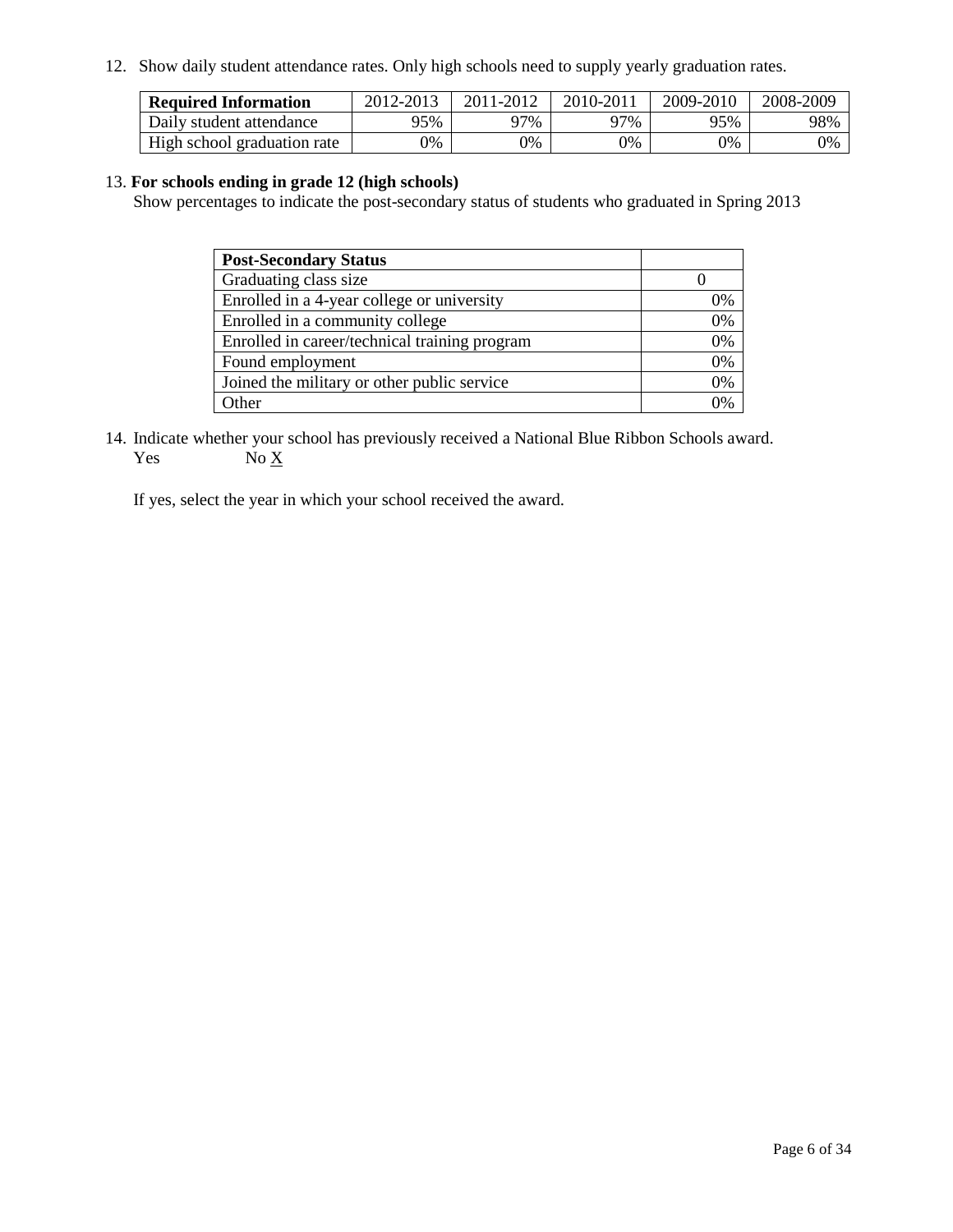# **PART III – SUMMARY**

We are the Martin Luther King Dreamkeepers, keeping the dream alive everyday. We believe that our students are learning and growing, and it is our responsibility to make sure they all become life-long learners and responsible global citizens.

We follow the Lifelong Guidelines and Lifeskills, which provide a common language that helps to guide us in determining appropriate expectations for behavior that supports learning and sets the stage for a safe and learner-friendly environment. Our school and classrooms are lined with reminders of these skills, including the names of our hallways. We teach and reinforce the lifelong guidelines and life skills daily during Responsive Schools' Morning Meetings and during teachable moments. Students have the opportunity to participate in leadership programs including student council, district community builders, and green school initiatives.

We are located near the University of Michigan's North campus. We are a school population of 450 about students, 47 percent of whom are Asian, 38 percent of whom are Caucasian, and 15 percent of whom represent a combination of several other cultural groups. We support economically disadvantaged families that attend our school by identifying both PTO and staff representatives who work with families in a variety of ways to assure an inclusive environment where they are active participants of our school. This partnership has been instrumental in supporting these children and families. We have a large ELL population with over 70 students receiving extra support to learn the English language. Eleven percent of our students this year receive free or reduced meals.

We have many traditions that celebrate what we value. International Night serves as an expression of our collective stories. Although perhaps the most loved event that showcases our diverse community, it is not the only tradition that highlights where we are from and what we value as global citizens. Our tradition of respect for our namesake, Dr. Martin Luther King, Jr. – and his philosophy that all people matter, all people are celebrated – permeates our daily lives and MLK Day celebrations are a highly anticipated yearly event for our students. Many of our families are scientists and engineers, and they support our PTO efforts to engage all of our students in after school programs such as Science Olympiad, Academic Games, and Math Olympiad. The culminating event of fifth grade is a trip to Huntsville, Alabama for a week of Space Camp. Through generous donations, all children attend regardless of ability to pay. The rule has been since the beginning, "We all attend or no one attends." This is our 17th year of attending.

Parent education is an important part of educating the whole child. Yearly, our School Improvement Team offers families opportunities to learn more about our curriculum through after school events such as Math and Literacy Family Nights, Assessment Workshops, Master Gardeners, Curriculum Nights, and Parent/Teacher Conferences.

We have worked diligently to be a high achieving school for all of our students. Our School Improvement Team (SIT) works with the staff to identify academic areas that need attention and support. We also work to differentiate our curriculum to meet the ongoing and changing needs of our students. We value academic growth for every student. To this end, we make use of data that is available from the district research department. We systematically gather, analyze, and use academic data from formative to summative, and from local, state, and national assessments. We desegregate data by subgroups. We then identify focus areas to concentrate our collective efforts to find effective ways to teach every child. This focus becomes our School Improvement Plan, and from there we concentrate all other academic efforts. We participate in Data Teams and meet weekly to analyze grade level needs to teach, reteach, and reinforce these school-wide goals. As we examine student growth every four to eight weeks, we look closely at who is achieving because of our identified focused efforts and who is not. We then set personalized learning plans for students who struggle despite our focused efforts. These plans are documented in our Achievement Team database and updated at least every six weeks.

This year, we saw evidence that we were making a significant difference through our Michigan Educational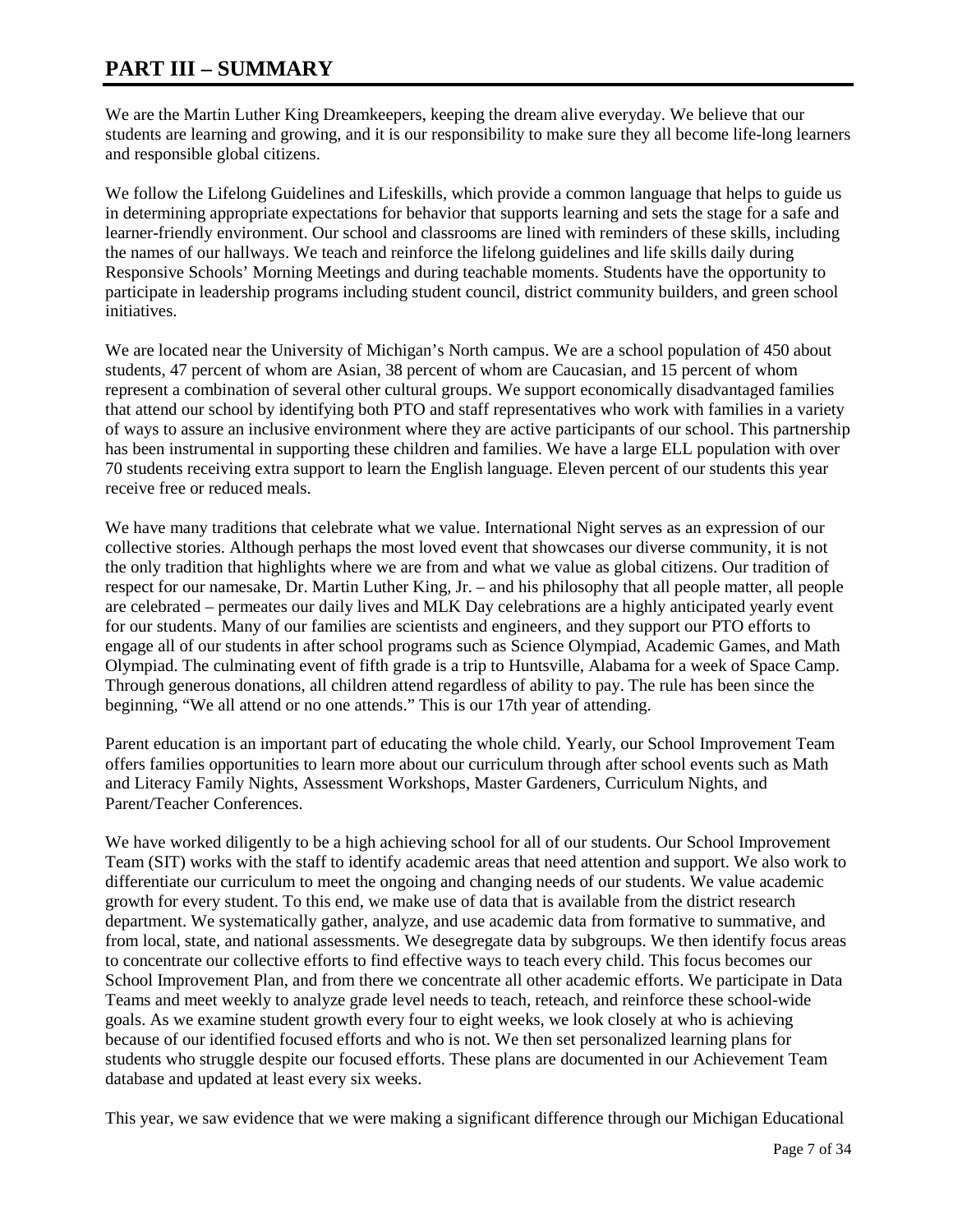Assessment Program (MEAP) math scores across three different grade levels. We have also seen a closing of the achievement gap between our highest and lowest performing students without neglecting the needs of our high performing students. More students are performing at higher rates in reading, writing, and math. It is this effort that makes Martin Luther King School worthy of National Blue Ribbon status.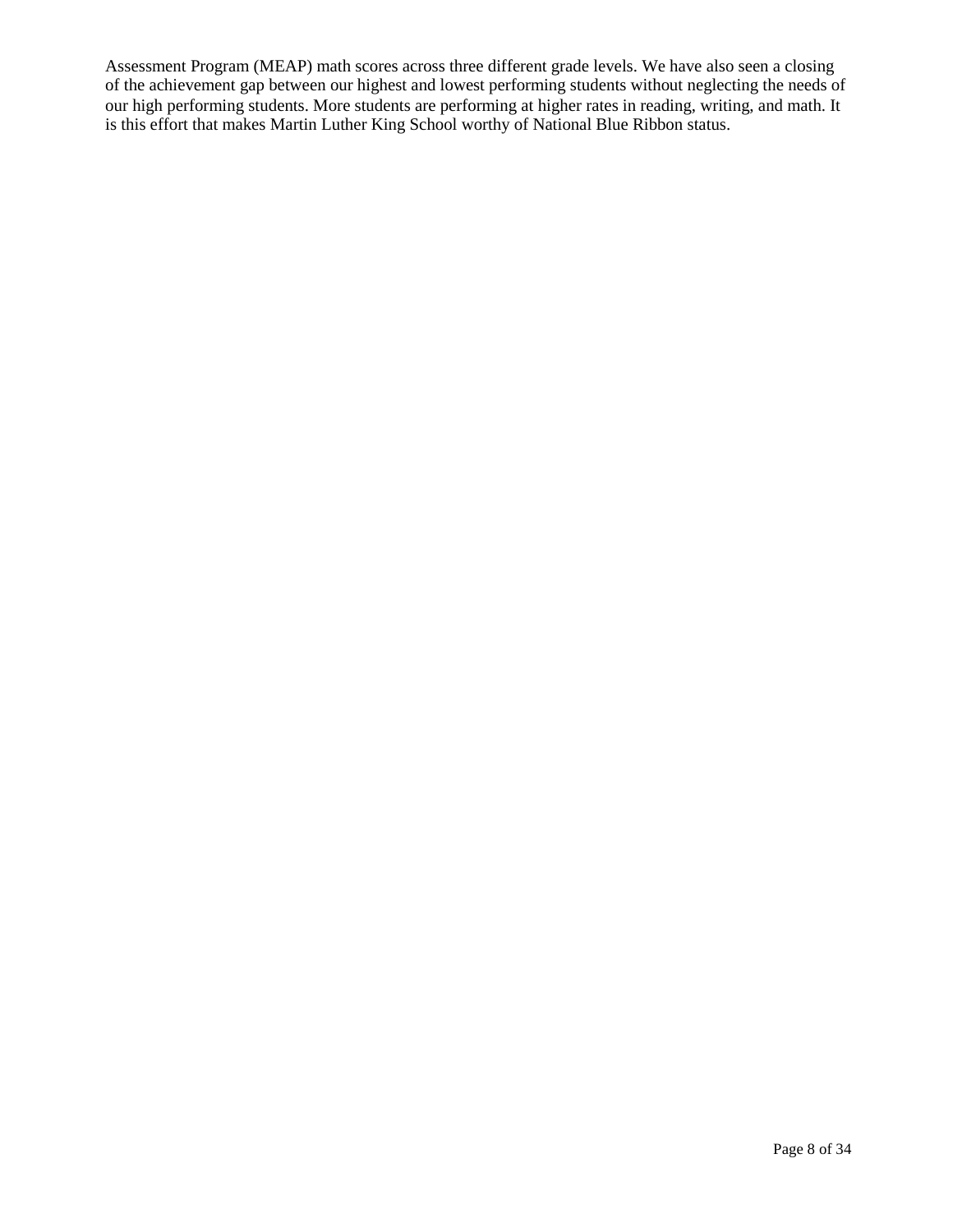#### **1. Assessment Results:**

a) Our school makes use of two standardized assessments to help us make sure that our local assessment and curriculum are aligned with the Common Core State Standards (CCSS).

The state standardized assessment is the Michigan Educational Assessment Program (MEAP) and is given to all 3rd, 4th, and 5th graders in October. MEAP establishes four levels of proficiency: Not Proficient, Partially Proficient, Proficient, and Advanced. The state considers Proficient as acceptable performance. Our school standards are higher. We want all of our children growing and learning every year, so a score of Proficient may be our first challenge, but it is not our last. Once students reach Proficient, we want them to meet the state standards for Advanced. Although the state expects that all subgroups of more than 10% will score as well as the total school average, we examine all subgroups no matter how small and expect all subgroups to perform as well as the school average.

We also participate in the Northwest Evaluation Association's (NWEA) Measures of Academic Progress (MAP) assessment in the areas of mathematics and reading. This adaptive, computerized assessment is given three times per year for students in grades K-5. We use this assessment to assure that children are learning throughout the school year. Our expectation is that our students exceed the MAP standards for their grade level and show increased growth with each assessment no matter where they initially scored.

b) Most of our students performed well, but we want all to do well. An average of the past five years of 3rd-5th grade MEAP scores show more than 92% of students are proficient or higher in reading, 88% in math, 89% in writing, and 56% in science. While we continue to work to improve our students' science achievement, this percentage is significantly higher than the state average of 13%. From year to year, scores are rather steady, usually varying less then five percent. From here, we asked ourselves, "What can we do to increase these scores by more than five percent?"

Our challenge has been to close the achievement gap between our highest and lowest performing students without compromising the achievement of our highest performing students. Although four years ago the state awarded us with Beating the Odd school status, three years ago, we were considered a Focus School. The subgroup most represented in our bottom 30% were English Language Learners, but other subgroups fell into that category as well. Last year, we became a Rewards School because of our work to close our gap. There are still subgroups, however, where there is more than a 10% gap. Because of our recent growth in math, we are confident that we should stay the course and will continue to use data-driven decision making to reduce this gap.

Over the past five years, our staff attended district-sponsored and building-based professional development each year. We participated in professional development in the following areas: equity, Responsive Classrooms, PBIS, morning meetings, data teams, achievement teams, differentiating instruction, mathematical discourse, gender, technology, computation strategies, writing, reading, classroom management of math groups, guided reading, conferring with students during reading and writing conferences, mini lessons, science, social studies, humanities, Common Core, using assessment to inform instruction, NWEA-MAP resources, etc.

Three years ago, our SIT developed three goals. First, we committed to increasing reading proficiency by at least a year and a half for all students not meeting expectations. Second, we agreed to make sure all of our students were scoring proficient in the algebraic strands of math. Lastly, we broadened our efforts to integrate science and literacy to deepen students' understanding of concepts. We dedicated time for collaboration in grade level teams. We created personalized learning plans and smart goals through the achievement team process. All personalized learning occurs in the classroom under the guiding hand of the classroom teacher. Our commitment in designing and implementing personalized learning plans and smart goals around the SIT goals explains the growth for our lowest performing students.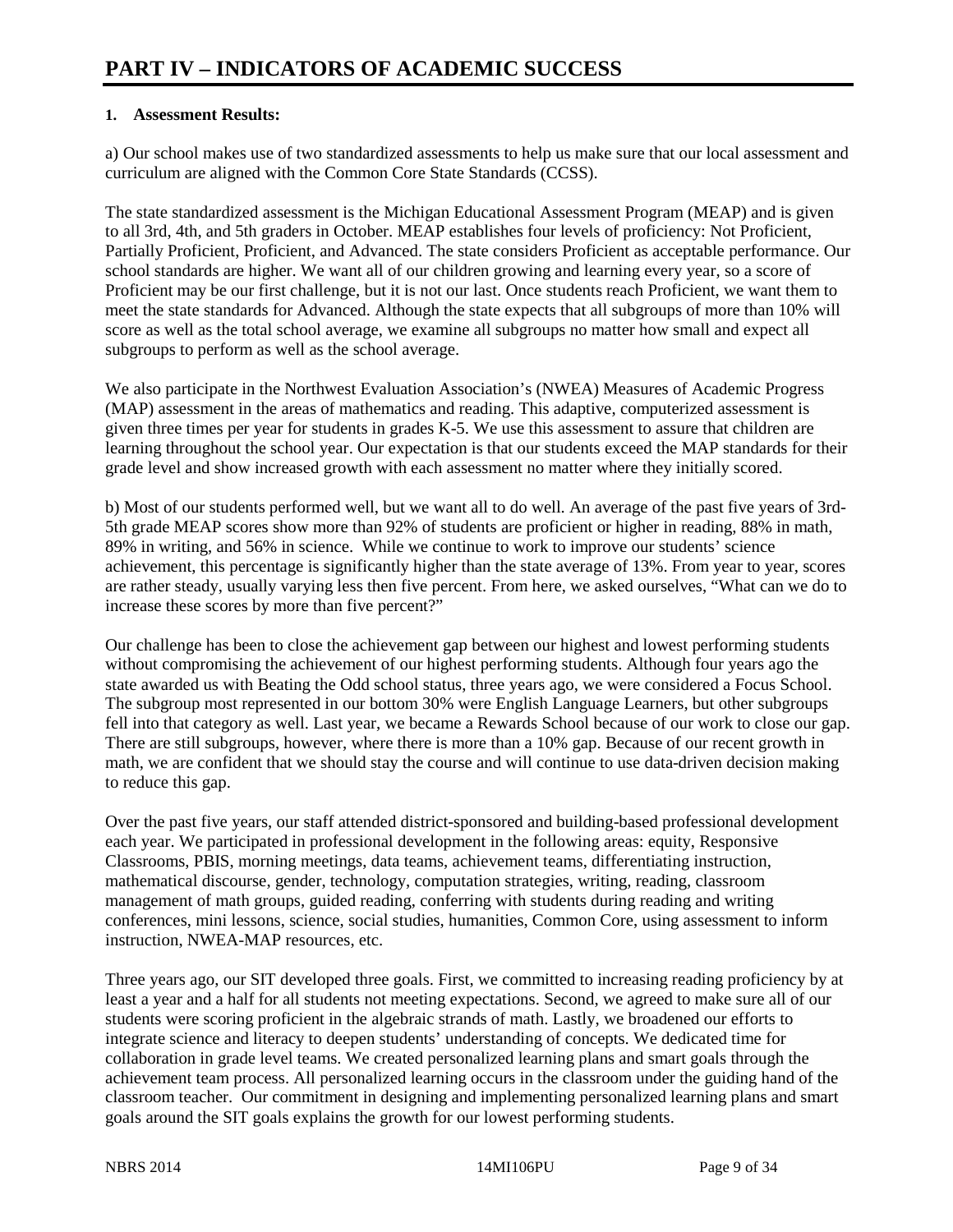This year, our MEAP math scores in 3rd, 4th, and 5th grade showed significant improvement over the previous year: Third graders improved just over five percent; fourth graders improved 11.5 percent; and fifth graders improved seven percent. We believe this growth was a result of our work in grade data teams, which gave us a structured way to collaborate on effective ways to differentiate our math curriculum to make sure all students became fact fluent. As a result, our students overall math proficiency improved and we made great strides toward meeting our SIP goal of all students being proficient in the algebraic strands of math.

#### **2. Using Assessment Results:**

Three times every year, our district provides us with both formative and summative data on every student. Our report letters are outcome-based, and teachers use a consistent rubric and/or assessment tool to determine whether or not students are secure. Student progress on outcomes is reported to parents in report letters three times each year and provides us with consistent grade level formative assessment data.

In addition to MEAP, the NWEA-MAP assessment provides us with more timely standardized assessments for grades 3-5, and a standardized assessment for grades K-2. Teachers use the data from MAP to help them personalize instruction for groups and individuals. We spend time with the rubric that MAP provides to determine which outcomes our students know and which ones to focus on. We use the NWEA reports to flexibly group students for differentiated instruction. We adjust instruction based upon students' zone of proximal development.

We use SRI for 2nd-5th grade, NWEA-MAP's Lexile score, Scholastic's FASTT Math scores, Raz-Kids, Xtramath, and Big Brainz to inform instruction. All data that is tracked by the district gets collated and sent to us as a student profile report and as a spreadsheet. We also make use of other ongoing assessment information. These assessments include running records, notes taken during reading and writing conferences, Everyday Mathematics assessments, daily math work, and class discussions. All of this data becomes an important part of how we get to know and understand our students' strengths and weaknesses. This gives us a big picture of growth for each child and this data becomes part of every child's record. This record is easily accessed any time in the Achievement Team database and is sent home to families and discussed at parent/teacher conferences.

We also encourage students to set personal smart goals based on their review of formative assessments in reading, writing and math. We are taking steps to increase students' sense of agency by developing their metacognitive strategies in all subjects.

As a SIT, we sort the data in the spreadsheet format in various ways to try to better understand where our students excel and where they stumble. We color code various scores to get a better picture of whether or not students struggle across all assessments or whether some assessments are more problematic. Then we ask ourselves if this assessment profile is consistent with what we see daily in the classroom. If we determine that our curriculum is weak in this area, we adjust instruction for all students as well as individual students to accelerate achievement.

At King, we use all of this data to create personalized learning plans and adjust curriculum and instruction through Data Teams and the Achievement Team process.

#### **3. Sharing Lessons Learned:**

We are a school with many teacher leaders who are curriculum and instructional specialists. Over 88% of classroom teachers serve as mentor teachers for student interns from the University of Michigan. As such, these teachers teach and present to groups of interns on all aspects of teaching and curriculum. One of these teachers co-taught a University of Michigan Elementary Masters Certification course and another presented on the topic of technology integration.

Teachers who are members of our School Improvement Team make presentations to parents every year. In the past five years, we have presented on the topics including literacy (how to support writing at home),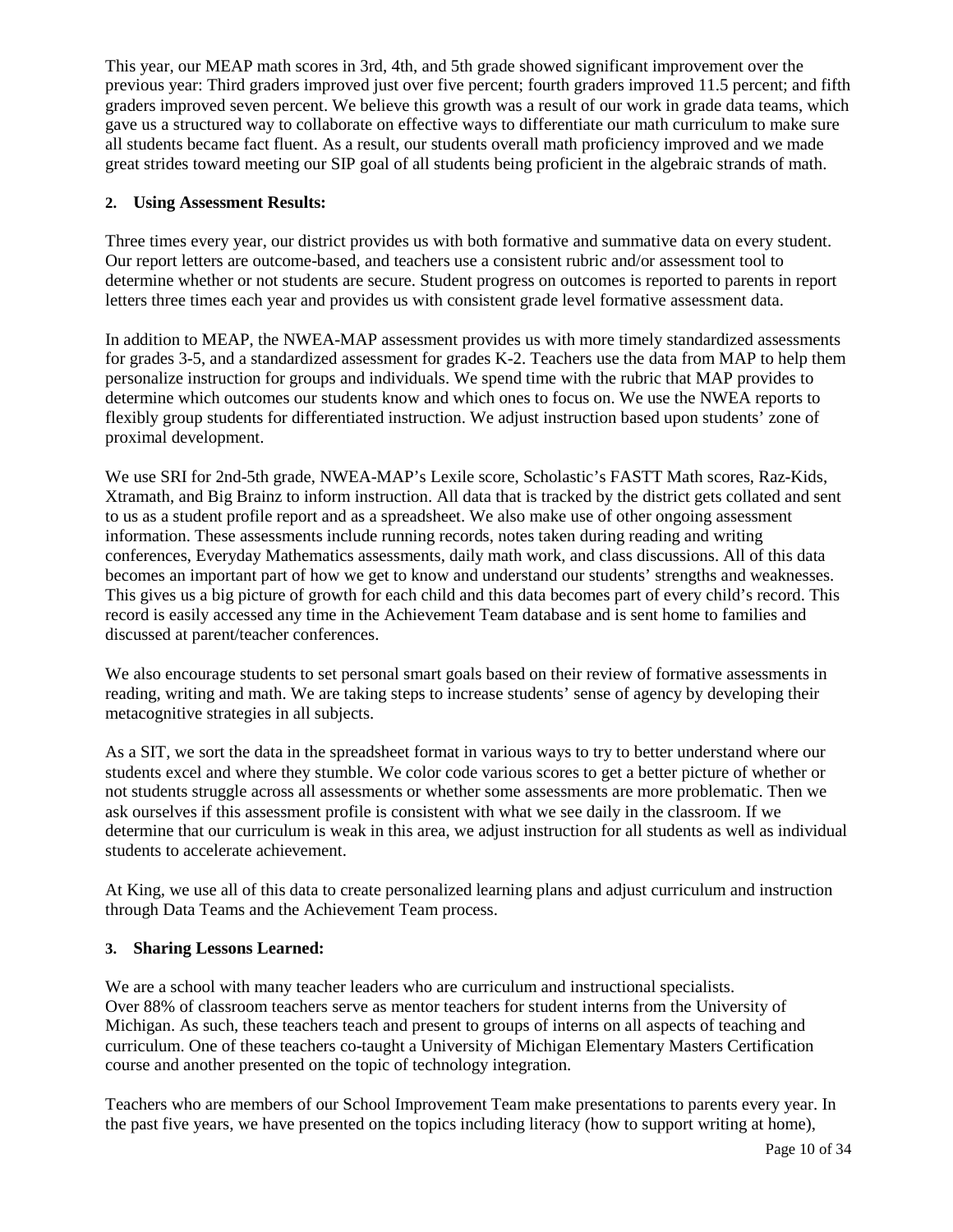math (using fact fluency strategies and games to support math at home), assessment (how teachers use assessment to inform instruction), and CCSS (what standards look like for students in the classroom).

Teachers serve as District Curriculum Instructional Specialists, and have presented at district sponsored professional development. Topics included mathematical discourse, CCSS, writing rubrics, math groups, reading in content area, and technology integration. In addition units on African American and Arab culture were created and shared.

One of our teachers presented Family Literacy Workshops through the Eastern Michigan Writing Project in other schools in the greater Ann Arbor area, as well as at EMU during their summer literacy workshops. Another teacher regularly delivers presentations on environmental education topics of Green Schools and our learning garden initiative to the district, state, and other professional associations. At The National Literacy Research Association Conference and at the Michigan Council of English Teachers, a teacher presented on the topic of literacy instruction. A teacher is a member of the Dynamic Learning Map in collaboration with the University of Kansas and analyzes bias and sensitivity content on assessment.

Our principal has presented to the district's administrative groups of Elementary Council and Instructional Council, and to the Board of Education on the topics of teacher evaluation, strategic planning, data driven decision making, and designing master schedules that provide common planning time for teachers during the school day to facilitate collaborative planning for school improvement, differentiation, and improving student achievement.

#### **4. Engaging Families and Community:**

The fabric of our community is our strength, carefully woven together with a primary goal of supporting our students. Our parent community weaves together a tapestry of STEAM opportunities with many organizations to bring enriching opportunities to our students. Our students benefit from parent-led programs tied to the University of Michigan School of Engineering including: A World In Motion (funded through General Motors) and the Wind Tunnel field trips. Parents and staff organize an annual Disability Awareness Day with the Ann Arbor Center for Independent Living. More than 30% of our students participate in after-school enrichment events that are parent-led including Academic Games and Math Olympiad. Last year, we had 135 second-fifth grade students and 44 parent and older sibling coaches leading our students in Science Olympiad.

Our International Night celebrates the cultural diversity of our neighborhood. More than 50% of our students share and demonstrate their heritage through dance, song, costumes, activities and displays. Parent volunteers spend months preparing for this galvanizing event.

Parents are committed partners in all that we do. They are welcomed, encouraged, and included. Curriculum Night brings new classes together to meet teachers and learn about curriculum, procedures, and policies. The principal presents the School Improvement Plan and Year End Report. National African American Parent Involvement Day (NAAPID) is another day families are invited to visit and learn. Parents seek out opportunities to share their time and talents with us. Several parents sit on our School Improvement Team and others chair another 34 PTO committees. We have many bilingual families that volunteer to translate at events. We communicate through websites and newsletters and goal set with parents during parent/teacher conferences.

We reach out to the families who live in affordable housing by opening our facility to them in the evening, assisting with their after school program at their facility, and collaborating with their director. We value an all-inclusive philosophy and our PTO financially supports our commitment by making sure everyone is able to participate in field trips, school pictures, t-shirts, book fairs, or any opportunity that has a cost associated with it.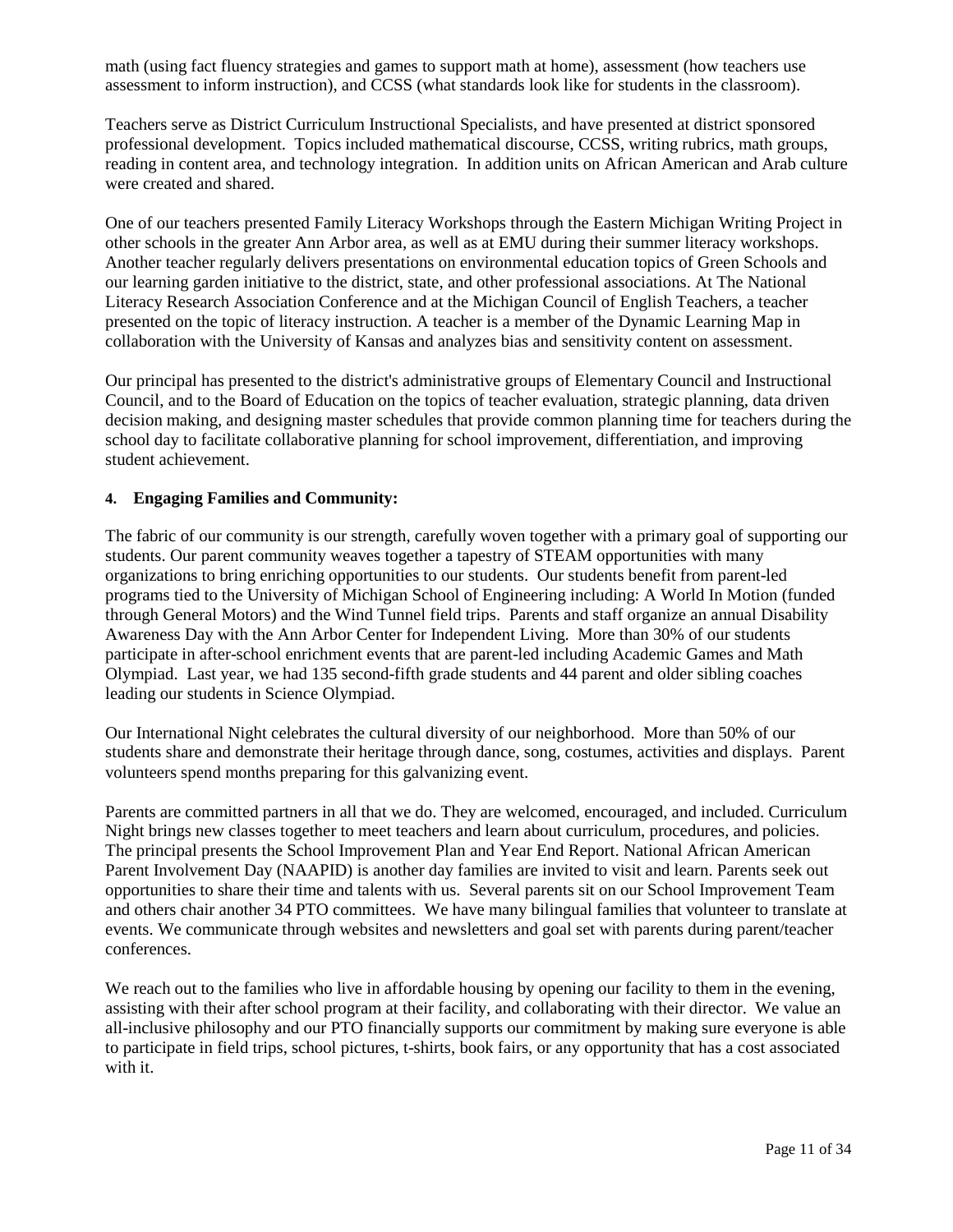Four years ago, the staff engaged in a gender study. As a result, teachers implemented new strategies to help boys better engage in learning and our PTO supported these efforts by purchasing a variety of tools, including stand-up desks for every classroom. Every year, they provide us with materials that support our efforts to differentiate instruction.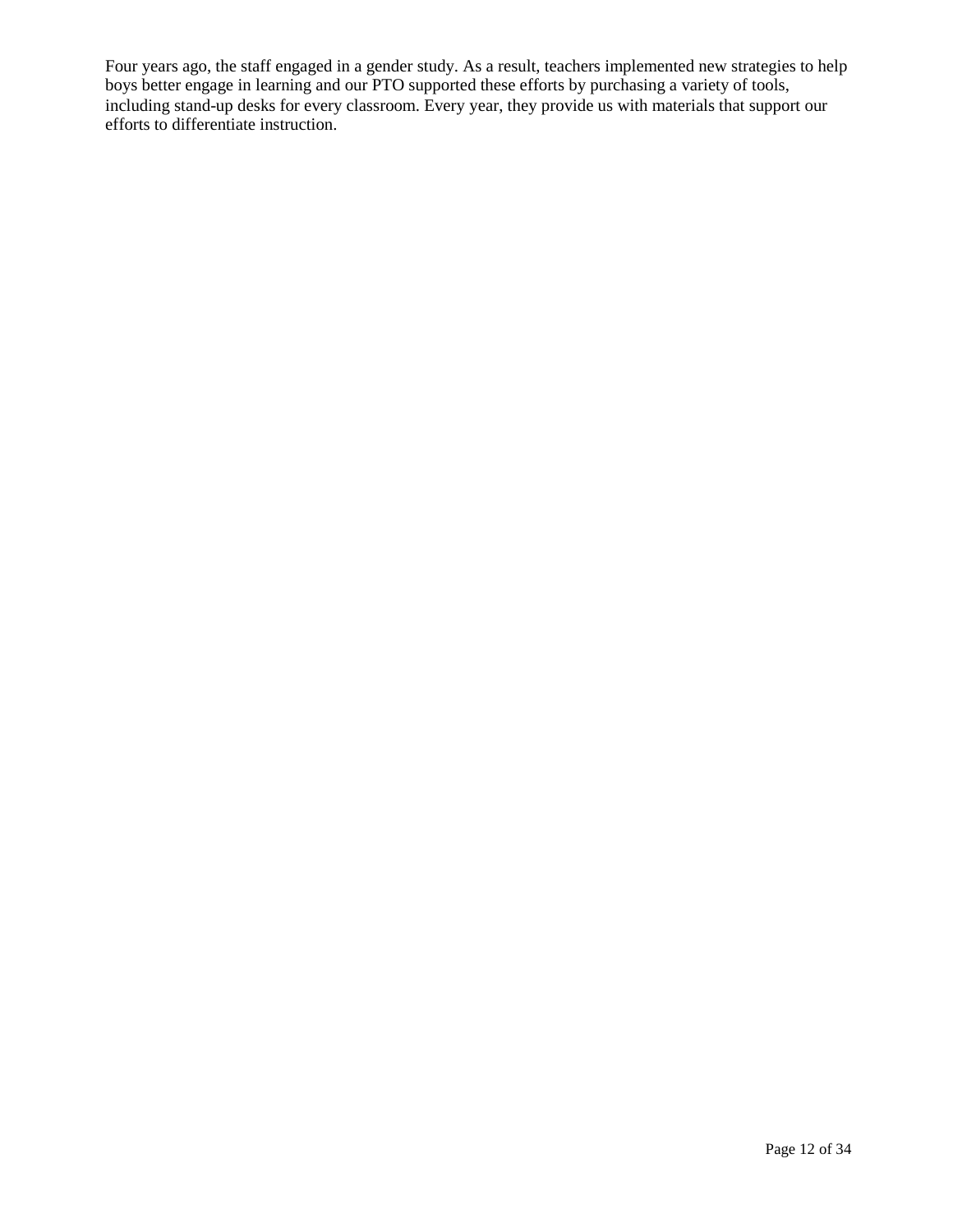### **1. Curriculum:**

King School offers exceptional academics and extra-curricular opportunities in diverse and supportive learning environments. Differentiated learning at all levels offers students the ability to be successful in the classroom.

The Everyday Math program is a proven curriculum that emphasizes the application of mathematics to real world situations. Our students work in flexible groups and engage in mathematical discourse as they learn to think deeply about math concepts. Our instructional strategies support student learning across ability levels. Students participate in extension activities such as Exemplars. These activities are project-based and develop students' abilities to use analytical and logical reasoning strategies. We also provide regular practice for increased proficiency with online math using BigBrainz, E-Suites, XtraMath, SumDog, Fastt Math, and support programming for all students.

Our literacy curriculum addresses district standards that include word study, reading, writing, speaking, listening, and representing. In addition to direct instruction, our students utilize technology during our literacy block. The use of technology allows for differentiation in multiple capacities to support student achievement, e.g., SYSTEM 44, Read 180 and RazKidz. Students develop the skills to read and write across multiple genres. Students design and publish projects for varying audiences. Students are engaged in developing common core skills that increase their proficiency in reading and writing.

Our interactive, multi-media social studies program is grounded in three educational theories: that students learn in many ways; that learning occurs in tolerant, collaborative classroom environments; and that lessons must incorporate what students already know and build to more complex understandings. Each level of socials studies is centered upon developing strategies supporting content and diversity in text and materials. Students are able to review and complete assignments with staff support online from school and home. Mastery of Common Core Standards is built with dynamic interactive lessons that always involve connecting social studies concepts, past and present, to students' lives.

Our inquiry-based science program engages students in hands-on science and the process skills used by scientists. The units are aligned from grade-to-grade, with a life science, earth science, and physical science module at each grade level. Our staff has received extensive training in instruction and design of our science program. Students work as scientists to design and perform experiments that teach scientific concepts and strategies. Students learn and use activities that teach the importance of recycling, conservation, and the effects of pollution. Students are able to visit sites that are pertinent and support student learning in the areas of scientific study. Our students are engaged in hands-on scientific applications and testing. Real-life applications of skills are extended through our learning garden. Students are required to apply their skills in reading, writing, and mathematics throughout the program as they inquire, observe, measure, record and interpret data, draw conclusions, and make connections to what they already know.

Students participate weekly in visual art, vocal music, information, literacy and technology (ILT), physical education, and humanities classes that support learning by tapping into the unique strengths and learning style of our students. Through cooperative and constructive participation, visual art develops active learners through diverse creative challenges, in-depth experiences, and opportunities for discovering talents and developing transferable life skills. Vocal music provides a variety of experiences that conceptually and sequentially build independent and active participants that are sensitive creators and intelligent consumers. Weekly ILT classes engage students in integrated project based learning. Physical education provides health-related fitness and physical learning experiences that improve mental alertness and build a positive attitude about healthy active lifestyles. Lastly, our humanities program provides a curriculum in which our special area instructors (physical education, visual arts, and vocal music) teach and reinforce science and social studies Common Core Standards through the lens of their area of expertise.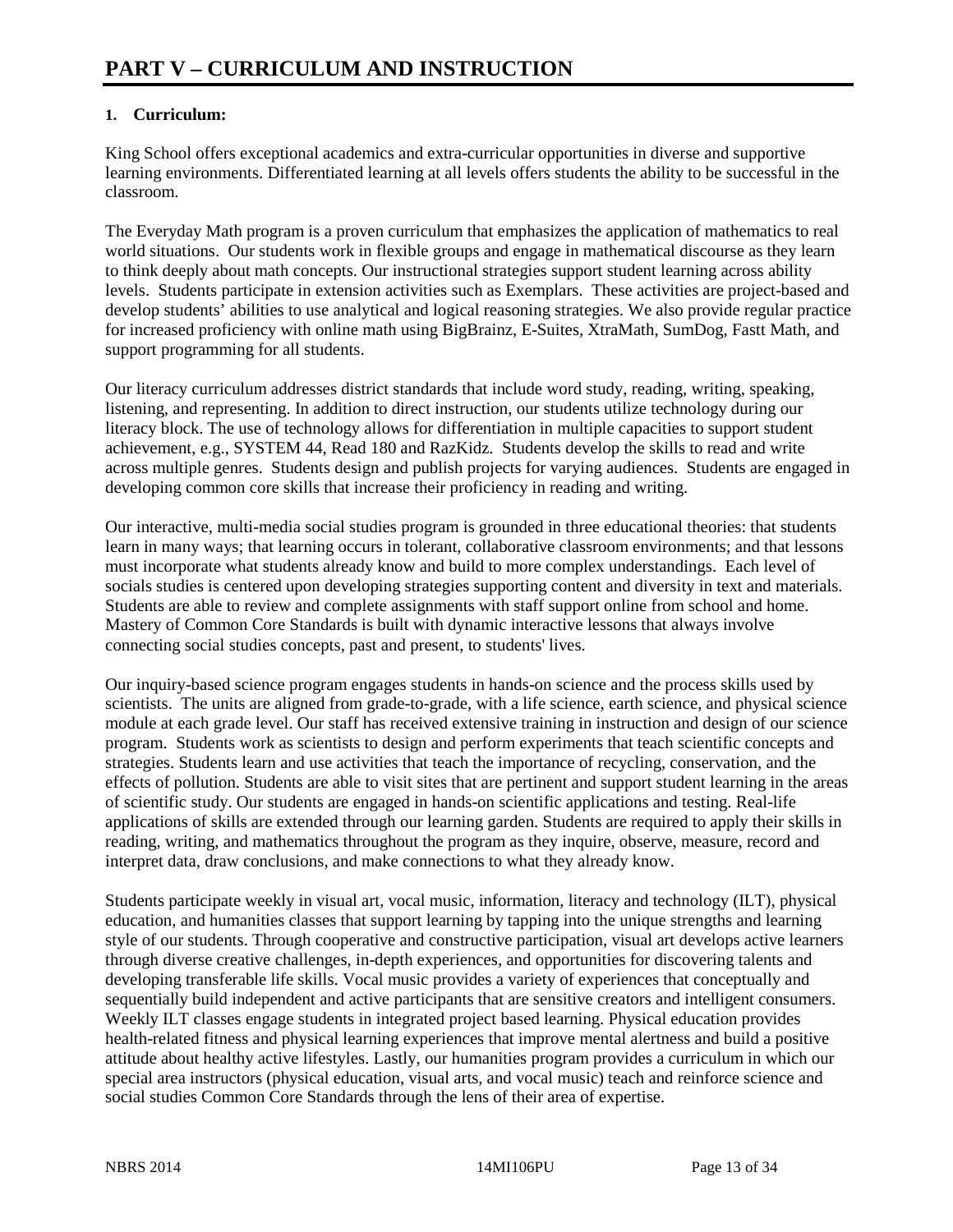Another feature of our curriculum is the world language program, available to all third and fourth graders through a collaborative partnership with the University of Michigan. Student interns majoring in Spanish provide Spanish language instruction in the classroom for all students. In turn, our classroom teachers remain in the room and provide interns with classroom management strategies to enhance their teaching. At the fifth grade level, Spanish continues to be taught utilizing a certified instructor.

#### **2. Reading/English:**

The K-5 Literacy Framework is based on the work of Marie Clay, Irene Fountas, and Gae Su Pinnell. Readers learn to integrate visual information on the page with their understanding of how the English language sounds, along with prior knowledge.

In grades K-2, students are taught to use these three systems through immersion in four key areas as they learn to read. Interactive read-alouds engage students in learning how to process and comprehend text. Emphasis is on expanding and deepening students' vocabulary knowledge, comprehension strategies, and response to literature. Shared/Modeled Reading focuses on decoding strategies and teaching concepts about print, e.g., one-to-one correspondence, directionality of print, high frequency words, and punctuation. Students learn strategies to bring meaning to the author's text through choral reading and using punctuation to interpret the author's message. During guided reading, students are placed in flexible, small groups to learn specific strategies for interacting with print at the their instructional level. The teacher provides guided, scaffolded support to meet the students' ongoing changing learning needs. Independent Reading provides many experiences with authentic text in order to build a reading process. Students have daily experiences reading texts to build fluency, learn a large number of vocabulary words, and gain control of making meaning on the run while decoding words.

In grades 3-5, students engage in a daily Reader's Workshop. The workshop begins with a whole-class mini lesson where students are taught strategies to process and comprehend different genres to notice and anticipate features, structures, and elements used by writers that they then apply during the independent reading session. During this time, the teacher meets with small groups for differentiated instruction. These small group lessons occur at the students' instructional reading level, which enables learning to occur at the student's point of instructional need. Students also write weekly reading response letters, which they exchange with their teacher to create a personal dialogue about text to further deepen comprehension.

#### **3. Mathematics:**

We utilize Everyday Mathematics to provide students with the mathematical instruction and experiences that support the Common Core Mathematical Standards and Practices.

Conceptual understanding is developed through a carefully sequenced series of lessons that involve students in concrete and abstract activities. Teachers connect concepts to real world examples providing a purpose for learning. Mastery of skills is achieved through ongoing practice over time. Teachers differentiate instruction to support students requiring additional time to develop mastery of these concepts and to challenge students who have already mastered grade level targets. Teachers provide specific instruction based on student skills and create learning opportunities through flexible grouping, reteaching, and enrichment activities during each lesson. Through ongoing formative assessments, teachers know which skills are mastered by individual students and adjust the instruction for these guided groups. Instruction for high performing students seeks first to deepen their understanding and then to broaden their knowledge of the concept. Instruction for under-performing students seeks first to reach students at their zone of proximal development, fill gaps in understanding, and then to cement key concepts that are the foundation for other concepts.

We want our students to be fact fluent so that they can focus their energy on algebraic thinking. Teachers use a systematic approach to increase fact knowledge so students are always improving their fact fluency. Students have access to instructional support and software programs that help develop fact fluency. Blended learning opportunities include Fastt Math, Xtramath, Big Brains, curriculum games and support, etc.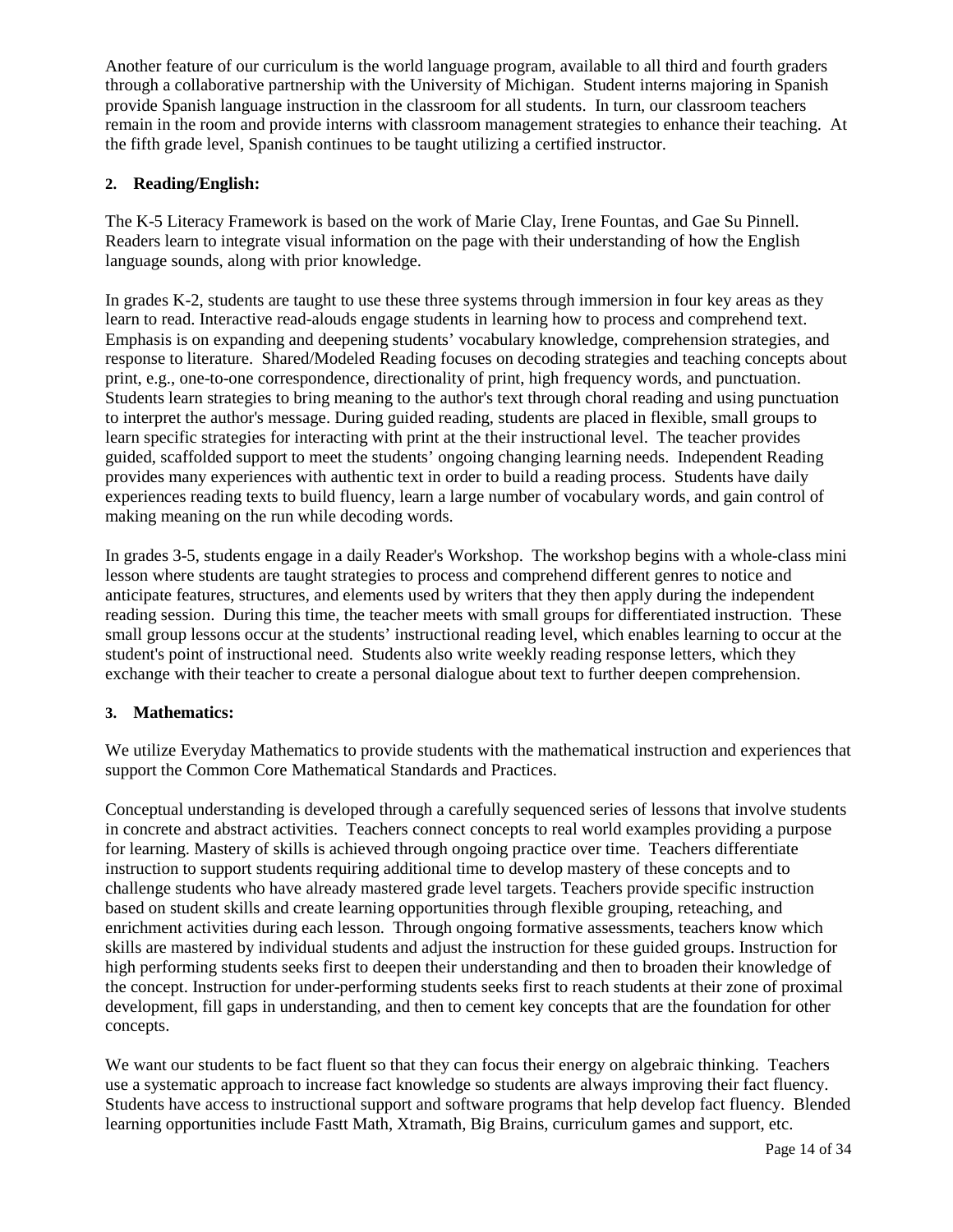Common Core Mathematical Practices are enhanced through mathematical discourse. Teachers help students explain their mathematical thinking and encourage student understanding of peer strategies. As students engage in dialogue, they develop the skills to present their ideas in a precise manner. In addition to our regular math program, we use Exemplars, a problem solving program which challenges students to use a variety of mathematical strategies. Exemplars require multiple steps to solve problems and clear explanations to convey mathematical thinking.

### **4. Additional Curriculum Area:**

Our unique humanities program extends curriculum integration by incorporating our special area instructors (physical education, visual arts, and vocal music) by capitalizing on their specialized skill set. The humanities experience thoughtfully and explicitly integrates common core standards from social studies and science specifically with one or more of the special areas. Each grade level receives humanities instruction in one area. The physical education instructor teaches and enriches physical science lessons on motion and geography lessons on directionality. She also teaches aspects of the grade level health curriculum regarding fitness and nutrition. The vocal music instructor teaches a physical science lesson on sound. The visual arts teacher builds scientific concepts and process skills through science writing and the drawing of diagrams. Students maintain art/science journals. While media, information, literacy, and technology is not a part of the humanities program, instructors use technology to reinforce and enrich curriculum-based research skills to answer a "big inquiry based question" having to do with social studies or science. These are natural and authentic connections within and among our elementary disciplines.

Educators have long recognized that students have different learning styles and background knowledge. With a culturally relevant lens, teachers work to weave the 4 R's into their lessons: realness, rigor, relevance and relationships. Interdisciplinary instruction provides students multiple opportunities to achieve outcomes in different ways, in different disciplines, and with different teachers. Increasing the relevancy through embedded or applied learning increases student understanding and rigor. When the MEAP test items are released, each one is correlated with a specific grade level content expectation. We examine assessment data and compare it with building performance and individual student performance. If, for instance, students or a grade level did not do well on a specific outcome, we increase "interdisciplinary" teaching opportunities in order to better teach or reinforce that concept. Interdisciplinary teaching gives students repeated opportunities to learn a concept or proficiency in different ways with increased relevancy.

### **5. Instructional Methods:**

Dynamic lessons build mastery of the CCSS. Teachers make learning accessible to all students using a variety of learning structures, strategies and methods of teaching. Teachers help students access prior/background knowledge enabling students to make connections to new learning. Teachers regularly model new concepts and strategies before engaging students in guided practice opportunities, monitoring and adjusting the amount of support students need to achieve the learning outcomes. Independent practice is used as an assessment opportunity, informing teachers of subsequent lessons. The cycle of teaching and formative assessment is one way teachers assure student learning.

Learning structures vary depending on the subject matter and the students' learning needs. Our social studies program is based upon Howard Gardner's multiple intelligences where students access the learning in a variety of ways. Teachers often work with students in flexible, fluid small groups or on an individual basis. Thus, differentiating the curriculum to meet the ongoing and changing learning needs of students. Teachers value the diversity of the student body. Our commitment to ongoing equity work and courageous conversations has led us to cultivate an atmosphere that recognizes and celebrates everyone's cultures. Teachers design lessons where the students see themselves in the learning.

Students process and deepen their understanding of concepts through emphasis on vocabulary development in the content areas. Students are nudged to use the language of math, social studies, and science. Teachers use discussion moves to engage all students in developing their thinking skills. Comprehensive graphic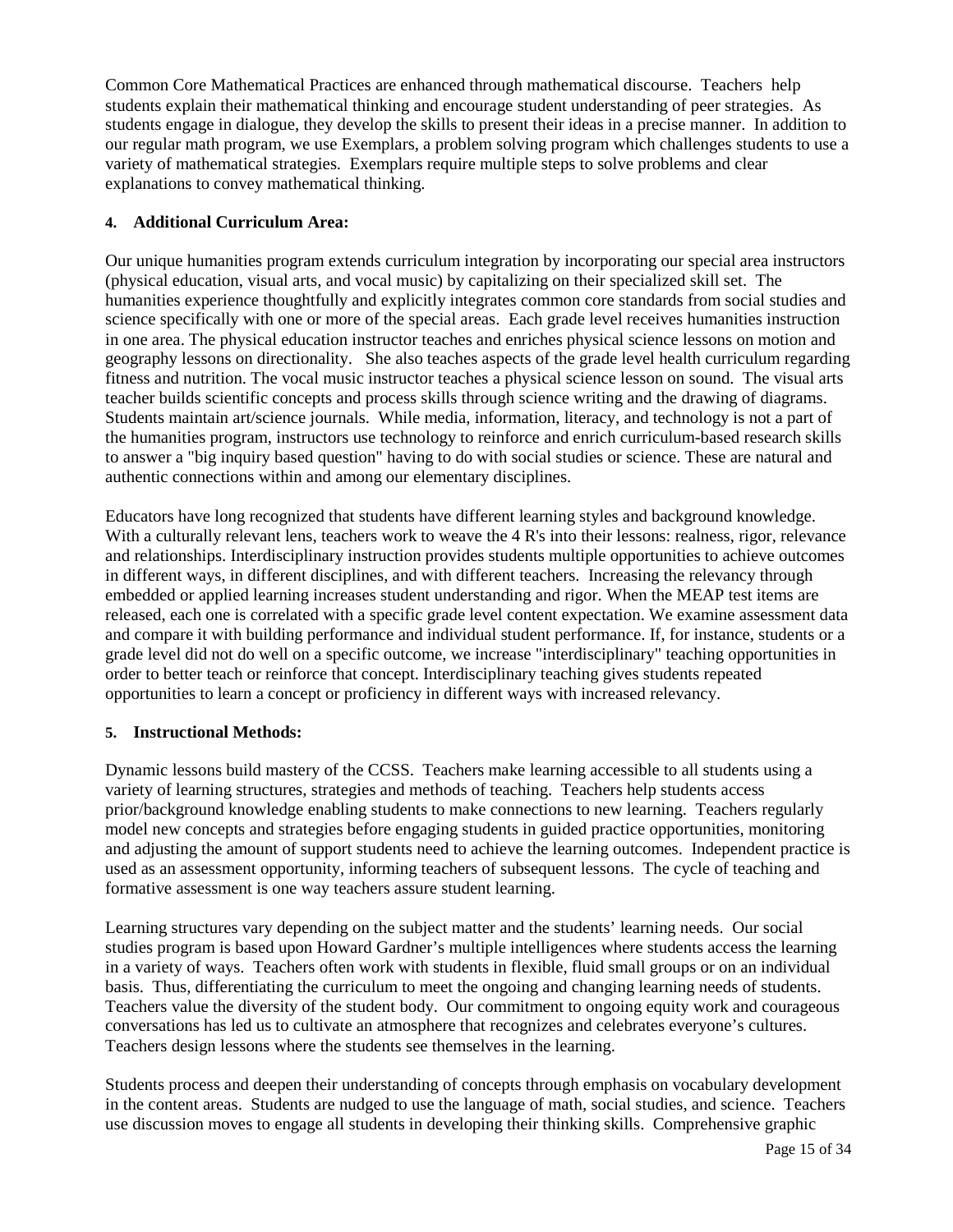organizers are used to record key ideas to further help students create meaning from what they read. Graphic organizers help students to see the underlying logic and interconnections among concepts by improving their comprehension and retention in the subject area. Literature connections and informational writing are also used as a way to reinforce and enrich concepts.

In the upper grades, technology is used as a way for students to collaborate and share their learning. Students are provided opportunities to have peer discussions about content through online learning communities, such as Edmodo. Students utilize multiple Web 2.0 tools to create products that demonstrate their learning in science, math, and literacy. Students also keep blogs as a tool to communicate learning to a wider audience.

Our program provides a strong educational base for all students emphasizing achievement, success, and diversity of education.

#### **6. Professional Development:**

Our school improvement plan focuses all stakeholders on student growth and achievement levels. We use data-driven action research in a structured collaborative manner to inform and focus our instruction. We regularly collect, desegregate and analyze data and seek professional development opportunities that focus on the instructional practices to address the identified learning outcomes of students.

Five years ago, we began developing personalized learning plans for under-performing students. Throughout this process, teachers, teacher teams and parents meet and identify interventions that can be implemented to propel learning. Plans are documented in an Achievement Team database allowing teachers across grade levels to access the data. Teachers document growth or lack of as a result these interventions. Teacher teams work effectively, efficiently and persistently to gauge their efforts against results. Through this process we learned the importance of teacher collaboration around "high leverage practices" that serve as effective interventions for students who find areas of school life problematic.

We remain diligent in creating time for teachers to collaborate. We adjust our special schedule to create common planning time and devote much of our staff meeting time for collaborative efforts.

After attending a Data Driven Decision Making workshop with Dr. Kris Nielson, the SIT presented a plan to staff to introduce the power of working in Data Teams. In our first year we selected a content area that was straightforward allowing us to focus on the process before we tackled more complex outcomes. We knew our math data indicated students who mastered expected grade level fact fluency did better on all algebraic outcomes than those who did not. We wondered, 'Would more children master algebraic outcomes if they had effective fact fluency?' Using this as our premise for action research, we set out to determine how to get all of our students fact fluent. We met as grade level data teams to chart and examine student assessments every eight weeks. As we analyzed our data, we adjusted our teaching to achieve the short-term goals we set and reassessed. We discovered we were making a difference for many more students. We then wrote personalized learning plans for the few that continued to struggle. This year, we are using the data team process to address more of our SIT goals.

Our success is due to our inter-dependency between our collaboration and our SIT goals.

### **7. School Leadership**

Our school celebrates, recognizes and reinforces significant, sustained improvement where all stakeholders are united in our efforts. Our goal-oriented culture cultivates leaders to influence the school community to sustain ongoing student achievement.

Through the school improvement process, a team comprised of parents, community members, staff, and the principal leads the staff and community in identifying areas of focus in order to increase student achievement. Our team meets regularly to examine data, set achievement goals, and plan staff/parent education.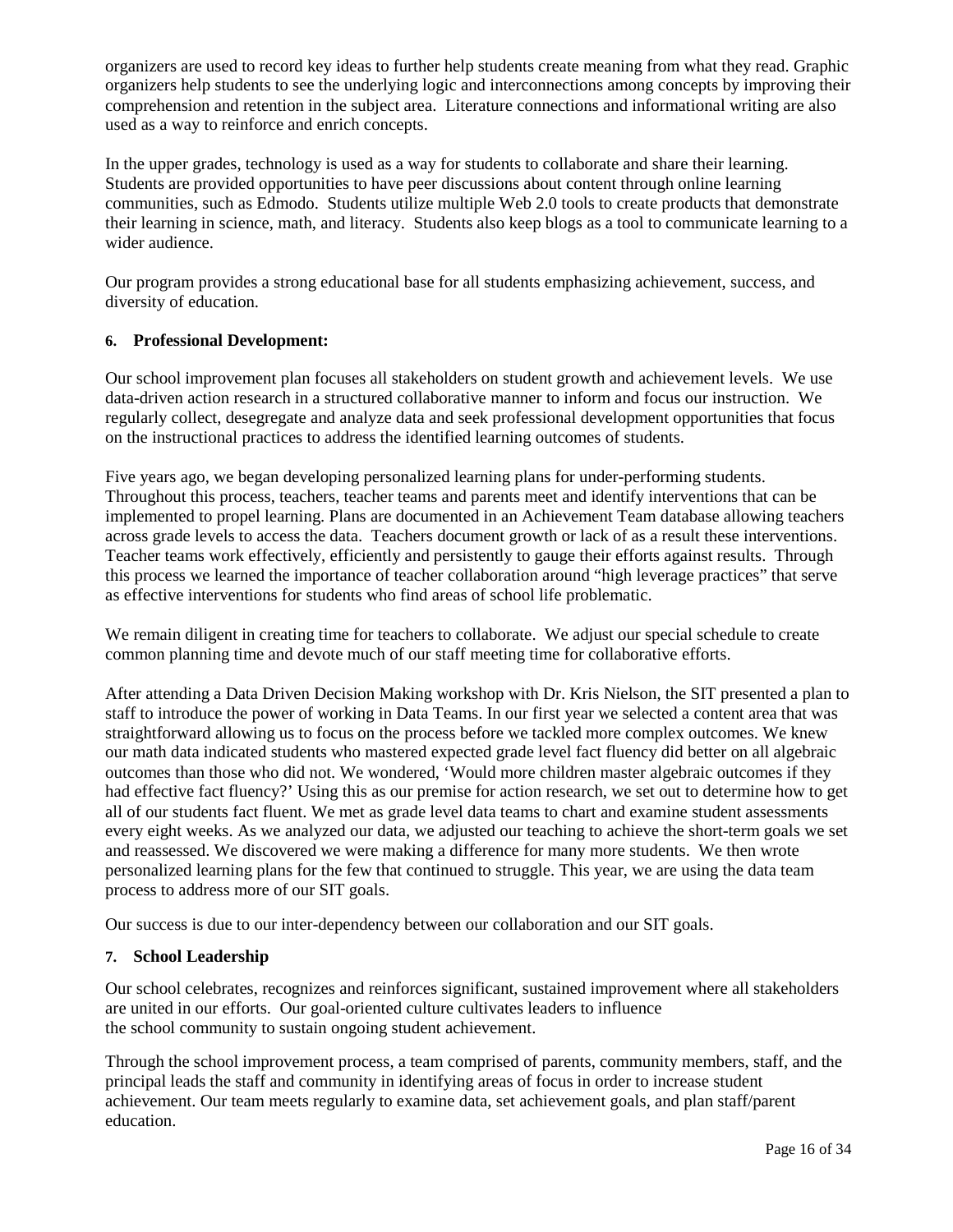Our Building Advisory Team meets monthly to identify issues and to problem solve situations that might inadvertently be getting in the way of student achievement and teachers' capacity to improve achievement.

Our PTO actively supports our achievement efforts through after school enrichment opportunities and through generous contributions for materials and enrichment opportunities that support the curriculum.

Our Curriculum and Instructional Specialists serve as liaisons to the district curriculum director. They lead professional development, organize material acquisitions, mentor fellow teachers, etc.

Student leaders, along with our Community Builders advisor, attend district leadership programs to learn and design school-wide projects that promote a positive school climate with members of the student council. Projects include increasing the diversity of texts, student engagement, and improved recess interactions.

Student Council advisors lead two student leadership groups, a Green Team and a Community Service Team. The Green Team educates students about environmental issues and plans project based learning events. The team also leads our daily all-school commitment to compost and recycle in the classroom and lunchroom.

Students have the opportunity to work as leaders in the student council to identify problems in their local and world community. They work together to problem-solve and then coordinate efforts of the school community to make a positive impact on the lives of others, including:

- a food and clothing drive for Food Gatherers and the Detroit Partnership,
- honoring veterans through coordinated efforts with the Red Cross,
- supporting schools in the Philippines.

King School is celebrated as a learning school for novice teachers from the University of Michigan and Eastern Michigan University. Our teachers currently mentor 15 interns.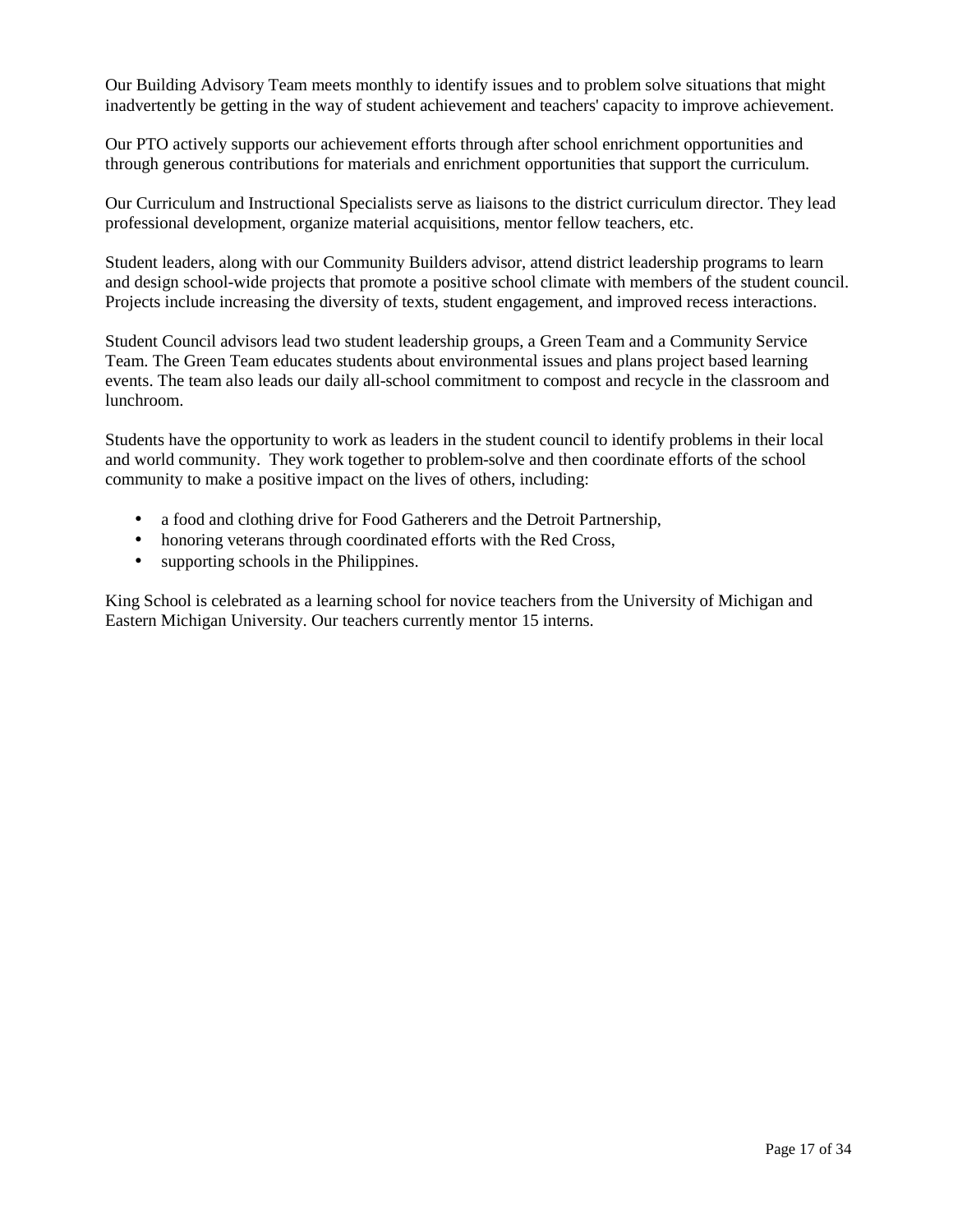### **STATE CRITERION--REFERENCED TESTS**

**Subject:** <u>Math</u><br> **All Students Tested/Grade:** <u>3</u> **Call Students Tested/Grade:** 3 **Call Students Tested/Grade:** 3 Publisher: **State of Michigan** 

# **All Students Tested/Grade:** 3 **Edition/Publication Year:** 2013

| School Year                      | 2012-2013        | 2011-2012      | 2010-2011        | 2009-2010        | 2008-2009    |
|----------------------------------|------------------|----------------|------------------|------------------|--------------|
| Testing month                    | Oct              | Oct            | Oct              | Oct              | Oct          |
| <b>SCHOOL SCORES*</b>            |                  |                |                  |                  |              |
| % Proficient plus % Advanced     | 87               | 80             | 82               | 84               | 100          |
| % Advanced                       | 20               | 20             | 20               | 41               | 97           |
| Number of students tested        | 69               | 66             | 66               | 73               | 80           |
| Percent of total students tested | 100              | 100            | 100              | 100              | 100          |
| Number of students tested with   | $\overline{0}$   | $\overline{0}$ | 1                | $\overline{0}$   | 1            |
| alternative assessment           |                  |                |                  |                  |              |
| % of students tested with        | $\overline{0}$   | $\overline{0}$ | 1                | $\boldsymbol{0}$ | $\mathbf{1}$ |
| alternative assessment           |                  |                |                  |                  |              |
| <b>SUBGROUP SCORES</b>           |                  |                |                  |                  |              |
| 1. Free and Reduced-Price        |                  |                |                  |                  |              |
| Meals/Socio-Economic/            |                  |                |                  |                  |              |
| <b>Disadvantaged Students</b>    |                  |                |                  |                  |              |
| % Proficient plus % Advanced     | 67               | 33             | 25               | 67               | 100          |
| % Advanced                       | 11               | $\mathbf{0}$   | $\boldsymbol{0}$ | $\boldsymbol{0}$ | 100          |
| Number of students tested        | $\overline{9}$   | 3              | $\overline{4}$   | $\overline{5}$   | 6            |
| 2. Students receiving Special    |                  |                |                  |                  |              |
| <b>Education</b>                 |                  |                |                  |                  |              |
| % Proficient plus % Advanced     |                  |                |                  |                  |              |
| % Advanced                       |                  |                |                  |                  |              |
| Number of students tested        |                  |                |                  |                  |              |
| 3. English Language Learner      |                  |                |                  |                  |              |
| <b>Students</b>                  |                  |                |                  |                  |              |
| % Proficient plus % Advanced     | $\overline{0}$   | 50             | 100              | 100              | 100          |
| % Advanced                       | $\boldsymbol{0}$ | $\overline{0}$ | $\mathbf{0}$     | $\boldsymbol{0}$ | 100          |
| Number of students tested        | $\overline{4}$   | 6              | $\overline{2}$   | $\overline{2}$   | 5            |
| 4. Hispanic or Latino            |                  |                |                  |                  |              |
| <b>Students</b>                  |                  |                |                  |                  |              |
| % Proficient plus % Advanced     |                  |                |                  |                  |              |
| % Advanced                       |                  |                |                  |                  |              |
| Number of students tested        |                  |                |                  |                  |              |
| 5. African-American              |                  |                |                  |                  |              |
| <b>Students</b>                  |                  |                |                  |                  |              |
| % Proficient plus % Advanced     |                  |                |                  |                  |              |
| % Advanced                       |                  |                |                  |                  |              |
| Number of students tested        |                  |                |                  |                  |              |
| <b>6. Asian Students</b>         |                  |                |                  |                  |              |
| % Proficient plus % Advanced     | 88               | 83             | 96               | 97               | 100          |
| % Advanced                       | 25               | 25             | 42               | 54               | 100          |
| Number of students tested        | 32               | 24             | 24               | 28               | 28           |
| 7. American Indian or            |                  |                |                  |                  |              |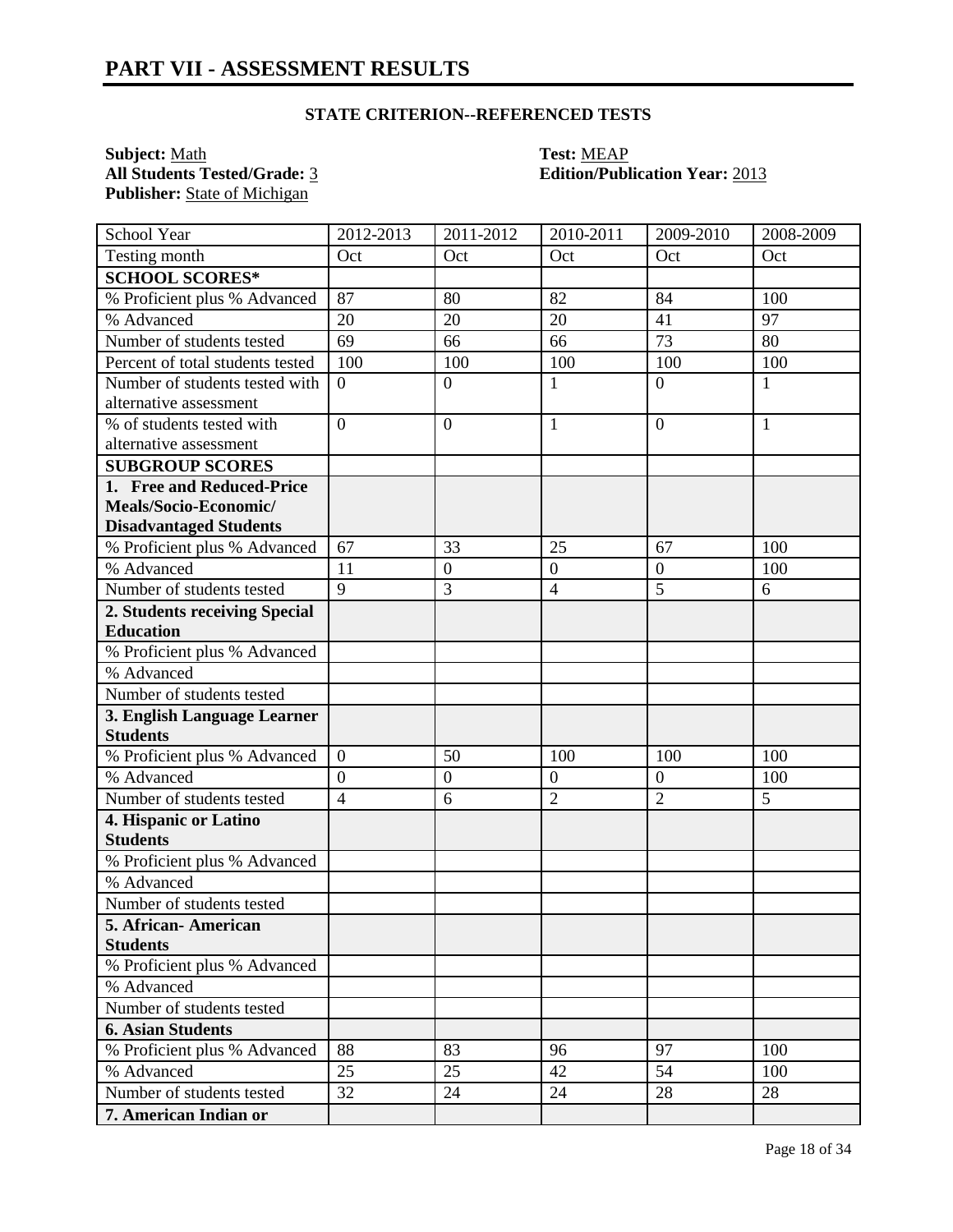| <b>Alaska Native Students</b>    |    |    |    |    |     |
|----------------------------------|----|----|----|----|-----|
| % Proficient plus % Advanced     |    |    |    |    |     |
| % Advanced                       |    |    |    |    |     |
| Number of students tested        |    |    |    |    |     |
| 8. Native Hawaiian or other      |    |    |    |    |     |
| <b>Pacific Islander Students</b> |    |    |    |    |     |
| % Proficient plus % Advanced     |    |    |    |    |     |
| % Advanced                       |    |    |    |    |     |
| Number of students tested        |    |    |    |    |     |
| 9. White Students                |    |    |    |    |     |
| % Proficient plus % Advanced     | 90 | 79 | 73 | 77 | 100 |
| % Advanced                       | 21 | 14 | 10 | 33 | 100 |
| Number of students tested        | 19 | 28 | 30 | 32 | 34  |
| <b>10. Two or More Races</b>     |    |    |    |    |     |
| identified Students              |    |    |    |    |     |
| % Proficient plus % Advanced     |    |    |    |    |     |
| % Advanced                       |    |    |    |    |     |
| Number of students tested        |    |    |    |    |     |
| 11. Other 1: Other 1             |    |    |    |    |     |
| % Proficient plus % Advanced     |    |    |    |    |     |
| % Advanced                       |    |    |    |    |     |
| Number of students tested        |    |    |    |    |     |
| 12. Other 2: Other 2             |    |    |    |    |     |
| % Proficient plus % Advanced     |    |    |    |    |     |
| % Advanced                       |    |    |    |    |     |
| Number of students tested        |    |    |    |    |     |
| 13. Other 3: Other 3             |    |    |    |    |     |
| % Proficient plus % Advanced     |    |    |    |    |     |
| % Advanced                       |    |    |    |    |     |
| Number of students tested        |    |    |    |    |     |

**NOTES:** In the 2011-12 school year, the state changed the cut scores for each level of proficiency, requiring more questions to be answered correctly to qualify as Proficient or Advanced. The state has provided us with revised scores that reflect the new cut scores for 2009-10 and 2010-11 school years. They did not provide this for the 2008-09 school year. In order to give you five years of consistent cut scores, we have provided the 2013-14 school year below.

MEAP Math Grade 3 Oct 2013-14  $All:$ 93% Proficient + Advanced 48% Advanced 81 students tested;

Asian: 95% Proficient + Advanced 58% Advanced 43 Students tested;

Caucasian: 93% Proficient + Advanced 41% Advanced 29 Students tested;

Free & Reduced: 60% Proficient + Advanced 20% Advanced 10 Students tested;

LEP: 83% Proficient + Advanced 33% Advanced 6 Students tested.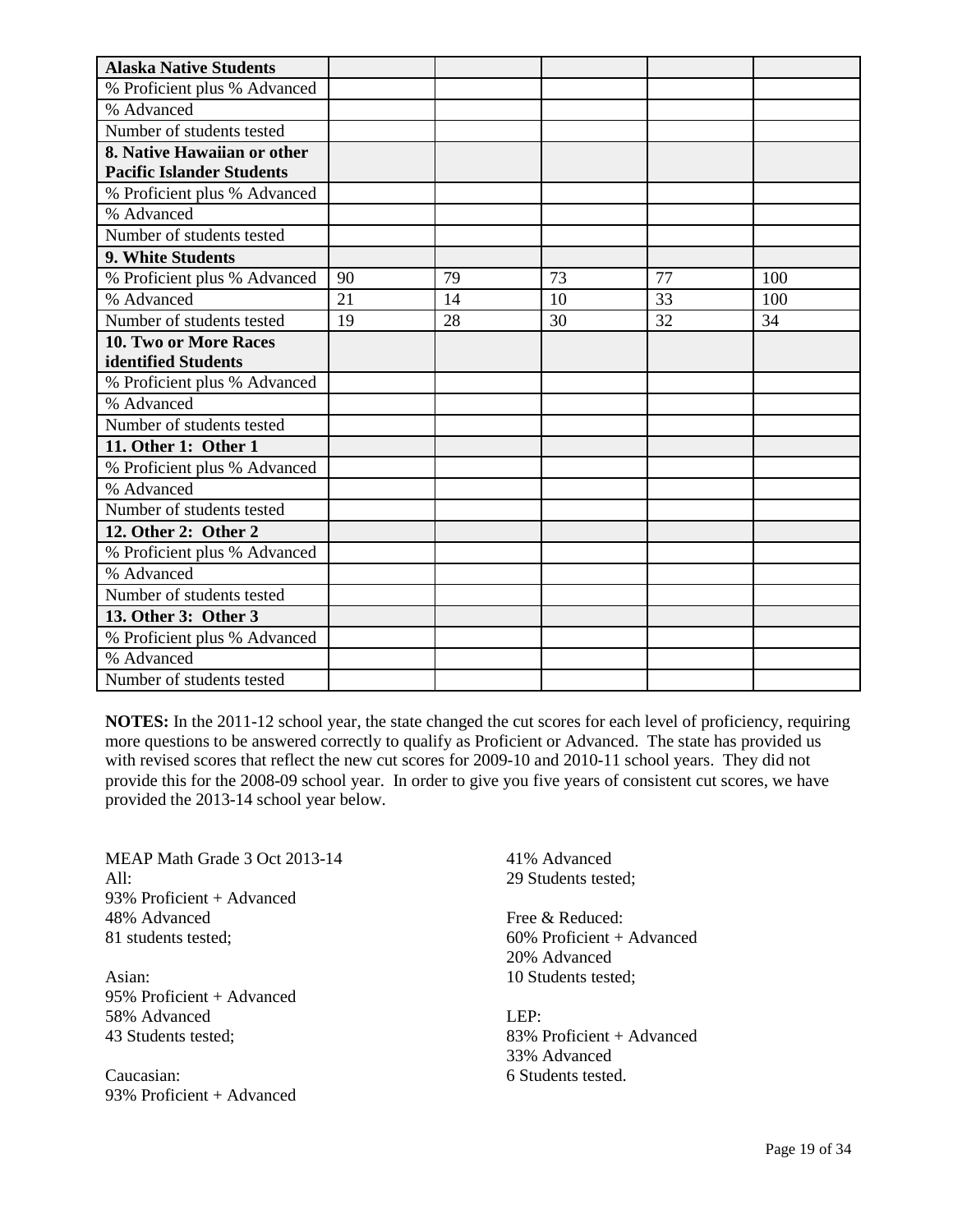## **STATE CRITERION--REFERENCED TESTS**

# **Subject:** <u>Math</u><br> **All Students Tested/Grade:** 4 **Test: MEAP**<br> **Edition/Publ** Publisher: **State of Michigan**

# **All Students Tested/Grade:** 4 **Edition/Publication Year:** 2013

| School Year                      | 2012-2013      | 2011-2012        | 2010-2011        | 2009-2010        | 2008-2009      |
|----------------------------------|----------------|------------------|------------------|------------------|----------------|
| Testing month                    | Oct            | Oct              | Oct              | Oct              | Oct            |
| <b>SCHOOL SCORES*</b>            |                |                  |                  |                  |                |
| % Proficient plus % Advanced     | 80             | 87               | 86               | 92               | 97             |
| % Advanced                       | 51             | 42               | 37               | 61               | 92             |
| Number of students tested        | 74             | 69               | 79               | 79               | 79             |
| Percent of total students tested | 100            | 100              | 100              | 100              | 100            |
| Number of students tested with   | $\overline{0}$ | 1                | $\boldsymbol{0}$ | $\overline{0}$   | $\overline{0}$ |
| alternative assessment           |                |                  |                  |                  |                |
| % of students tested with        | $\overline{0}$ | $\mathbf{1}$     | $\overline{0}$   | $\overline{0}$   | $\overline{0}$ |
| alternative assessment           |                |                  |                  |                  |                |
| <b>SUBGROUP SCORES</b>           |                |                  |                  |                  |                |
| 1. Free and Reduced-Price        |                |                  |                  |                  |                |
| Meals/Socio-Economic/            |                |                  |                  |                  |                |
| <b>Disadvantaged Students</b>    |                |                  |                  |                  |                |
| % Proficient plus % Advanced     | 50             | $\overline{0}$   | 40               | 40               | 75             |
| % Advanced                       | 50             | $\boldsymbol{0}$ | 20               | $\overline{0}$   | 72             |
| Number of students tested        | 6              | 1                | 5                | $\overline{5}$   | 8              |
| 2. Students receiving Special    |                |                  |                  |                  |                |
| <b>Education</b>                 |                |                  |                  |                  |                |
| % Proficient plus % Advanced     |                |                  |                  |                  |                |
| % Advanced                       |                |                  |                  |                  |                |
| Number of students tested        |                |                  |                  |                  |                |
| 3. English Language Learner      |                |                  |                  |                  |                |
| <b>Students</b>                  |                |                  |                  |                  |                |
| % Proficient plus % Advanced     | 43             | 100              | 33               | 100              | 100            |
| % Advanced                       | 29             | $\mathbf{0}$     | $\overline{0}$   | $\boldsymbol{0}$ | 100            |
| Number of students tested        | $\overline{7}$ | $\overline{2}$   | 3                | $\mathbf{1}$     | 9              |
| 4. Hispanic or Latino            |                |                  |                  |                  |                |
| <b>Students</b>                  |                |                  |                  |                  |                |
| % Proficient plus % Advanced     |                |                  |                  |                  |                |
| % Advanced                       |                |                  |                  |                  |                |
| Number of students tested        |                |                  |                  |                  |                |
| 5. African- American             |                |                  |                  |                  |                |
| <b>Students</b>                  |                |                  |                  |                  |                |
| % Proficient plus % Advanced     |                |                  |                  |                  |                |
| % Advanced                       |                |                  |                  |                  |                |
| Number of students tested        |                |                  |                  |                  |                |
| <b>6. Asian Students</b>         |                |                  |                  |                  |                |
| % Proficient plus % Advanced     | 80             | 92               | 91               | 96               | 100            |
| % Advanced                       | 60             | 48               | 55               | 73               | 97             |
| Number of students tested        | 30             | 25               | 33               | 28               | 30             |
| 7. American Indian or            |                |                  |                  |                  |                |
| <b>Alaska Native Students</b>    |                |                  |                  |                  |                |
| % Proficient plus % Advanced     |                |                  |                  |                  |                |
| % Advanced                       |                |                  |                  |                  |                |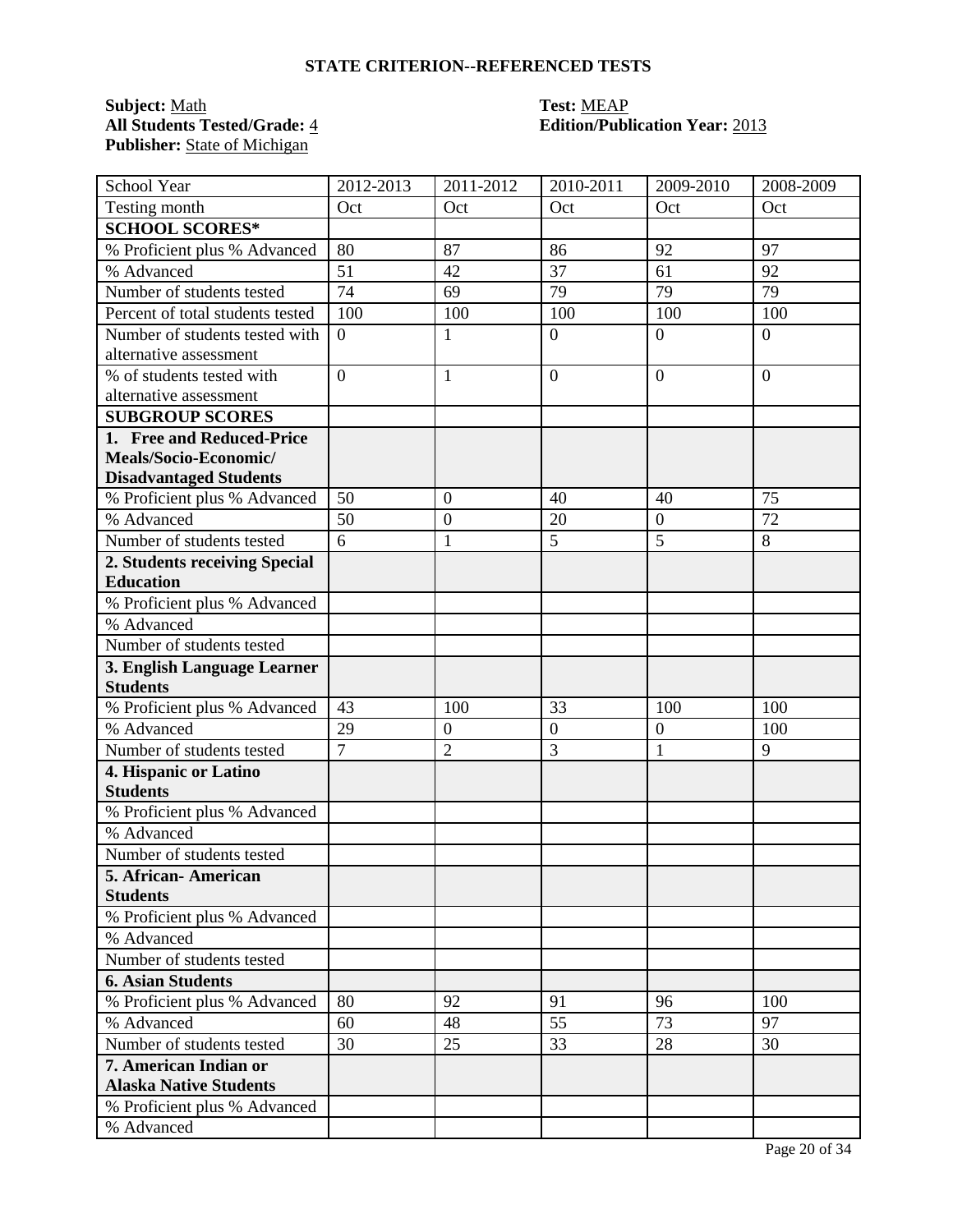| Number of students tested        |    |    |    |    |     |
|----------------------------------|----|----|----|----|-----|
| 8. Native Hawaiian or other      |    |    |    |    |     |
| <b>Pacific Islander Students</b> |    |    |    |    |     |
| % Proficient plus % Advanced     |    |    |    |    |     |
| % Advanced                       |    |    |    |    |     |
| Number of students tested        |    |    |    |    |     |
| 9. White Students                |    |    |    |    |     |
| % Proficient plus % Advanced     | 79 | 85 | 88 | 97 | 100 |
| % Advanced                       | 38 | 36 | 19 | 56 | 100 |
| Number of students tested        | 29 | 33 | 32 | 35 | 32  |
| <b>10. Two or More Races</b>     |    |    |    |    |     |
| identified Students              |    |    |    |    |     |
| % Proficient plus % Advanced     |    |    |    |    |     |
| % Advanced                       |    |    |    |    |     |
| Number of students tested        |    |    |    |    |     |
| 11. Other 1: Other 1             |    |    |    |    |     |
| % Proficient plus % Advanced     |    |    |    |    |     |
| % Advanced                       |    |    |    |    |     |
| Number of students tested        |    |    |    |    |     |
| 12. Other 2: Other 2             |    |    |    |    |     |
| % Proficient plus % Advanced     |    |    |    |    |     |
| % Advanced                       |    |    |    |    |     |
| Number of students tested        |    |    |    |    |     |
| 13. Other 3: Other 3             |    |    |    |    |     |
| % Proficient plus % Advanced     |    |    |    |    |     |
| % Advanced                       |    |    |    |    |     |
| Number of students tested        |    |    |    |    |     |

**NOTES:** In the 2011-12 school, year the state changed the cut scores for each level of proficiency, requiring more questions to be answered correctly to qualify as Proficient or Advanced. The state has provided us with revised scores that reflect the new cut scores for 2009-10 and 2010-11 school years. They did not provide this for the 2008-09 school year. In order to give you five years of consistent cut scores, we have provided the 2013-14 school year below.

MEAP Math Grade 4 Oct 2013-14 All: 99 % Proficient plus Advanced 57 % Advanced 67 Students tested

Asian: 100% Proficient + Advanced 55% Advanced 29 Students tested;

Caucasian: 95% Proficient + Advanced 54% Advanced 22 Students tested;

Free & Reduced: 100% Proficient + Advanced 40% Advanced 5 Students tested;

LEP: 100% Proficient + Advanced 0% Advanced 4 Students tested;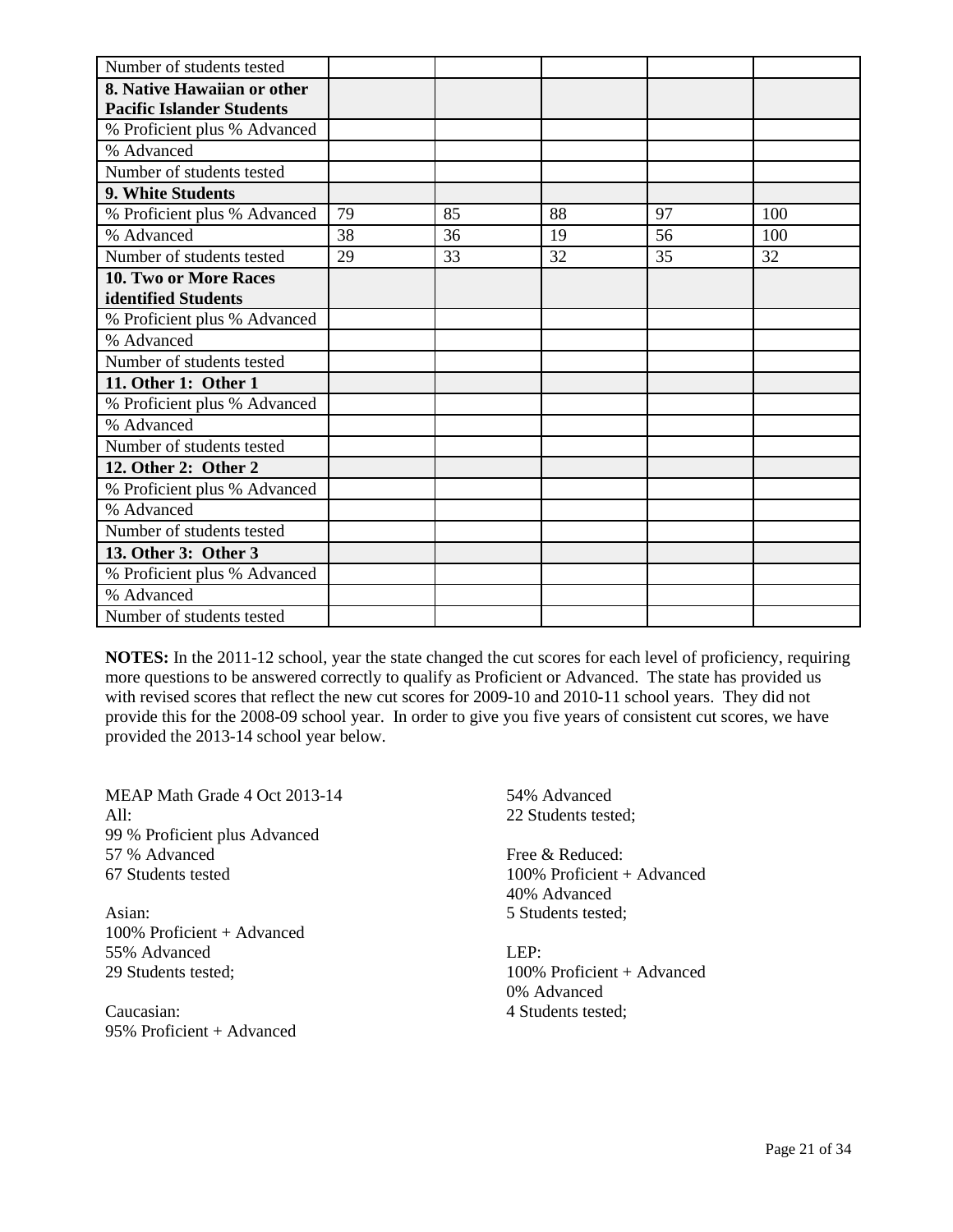The following data\* shows growth from year to year for the same grade level of students, two years in a row:

\*When this year's grade 4 students were in grade 3 (2012-13) there were 69 students, 87% of them were Proficient + Advanced, 20 % Advanced.

\*This year [in 4th grade (2013-14)] there are 67 students, 99% are Proficient + Advanced, and 57% Advanced.

We are confident that our work in data teams has significantly contributed to the increase in the number of students that are scoring in the Proficient and Advanced levels.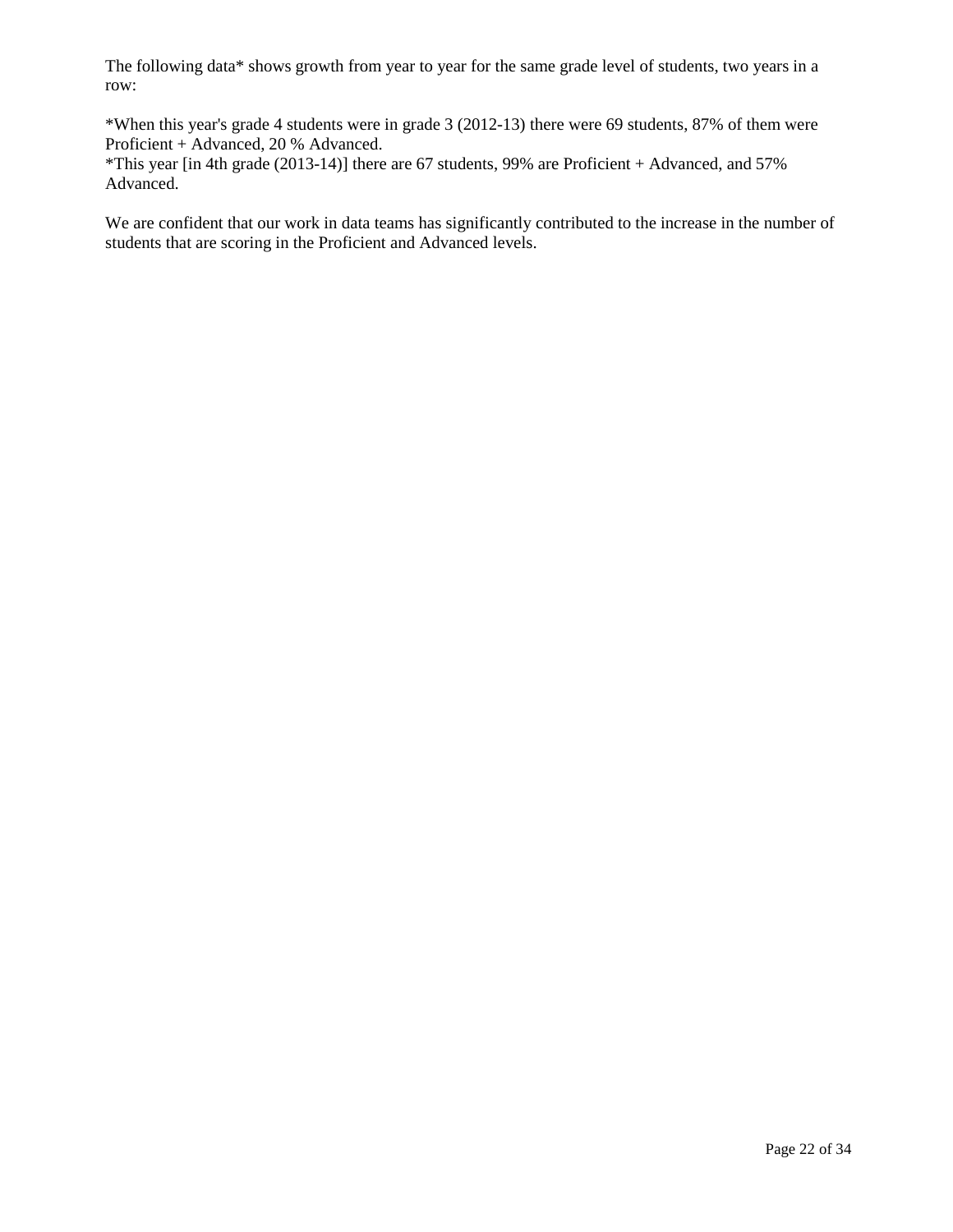## **STATE CRITERION--REFERENCED TESTS**

# **Subject:** <u>Math</u><br> **All Students Tested/Grade:** <u>5</u> **Test: MEAP**<br> **Edition/Publ** Publisher: **State of Michigan**

# **All Students Tested/Grade:** 5 **Edition/Publication Year:** 2013

| School Year                      | 2012-2013        | $2011 - 2012$    | $2010 - 2011$    | 2009-2010      | 2008-2009      |
|----------------------------------|------------------|------------------|------------------|----------------|----------------|
| Testing month                    | Oct              | Oct              | Oct              | Oct            | Oct            |
| <b>SCHOOL SCORES*</b>            |                  |                  |                  |                |                |
| % Proficient plus % Advanced     | 94               | 87               | 89               | 93             | 100            |
| % Advanced                       | 41               | 46               | 46               | 55             | 93             |
| Number of students tested        | 71               | 85               | 76               | 80             | 76             |
| Percent of total students tested | 100              | 100              | 100              | 100            | 100            |
| Number of students tested with   | $\mathbf{1}$     | $\boldsymbol{0}$ | $\mathbf{0}$     | $\overline{0}$ | $\theta$       |
| alternative assessment           |                  |                  |                  |                |                |
| % of students tested with        | $\mathbf{1}$     | $\overline{0}$   | $\overline{0}$   | $\overline{0}$ | $\theta$       |
| alternative assessment           |                  |                  |                  |                |                |
| <b>SUBGROUP SCORES</b>           |                  |                  |                  |                |                |
| 1. Free and Reduced-Price        |                  |                  |                  |                |                |
| Meals/Socio-Economic/            |                  |                  |                  |                |                |
| <b>Disadvantaged Students</b>    |                  |                  |                  |                |                |
| % Proficient plus % Advanced     | 100              | 40               | 57               | 60             | 100            |
| % Advanced                       | $\boldsymbol{0}$ | 20               | $\boldsymbol{0}$ | 30             | 100            |
| Number of students tested        | $\mathbf{1}$     | 5                | $\overline{7}$   | 11             | $\overline{4}$ |
| 2. Students receiving Special    |                  |                  |                  |                |                |
| <b>Education</b>                 |                  |                  |                  |                |                |
| % Proficient plus % Advanced     |                  |                  |                  |                |                |
| % Advanced                       |                  |                  |                  |                |                |
| Number of students tested        |                  |                  |                  |                |                |
| 3. English Language Learner      |                  |                  |                  |                |                |
| <b>Students</b>                  |                  |                  |                  |                |                |
| % Proficient plus % Advanced     | 100              | 83               | 33               | 100            | 100            |
| % Advanced                       | 33               | 17               | $\mathbf{0}$     | 33             | 100            |
| Number of students tested        | $\overline{3}$   | 6                | 3                | $\overline{3}$ | $\overline{4}$ |
| 4. Hispanic or Latino            |                  |                  |                  |                |                |
| <b>Students</b>                  |                  |                  |                  |                |                |
| % Proficient plus % Advanced     |                  |                  |                  |                |                |
| % Advanced                       |                  |                  |                  |                |                |
| Number of students tested        |                  |                  |                  |                |                |
| 5. African- American             |                  |                  |                  |                |                |
| <b>Students</b>                  |                  |                  |                  |                |                |
| % Proficient plus % Advanced     |                  |                  |                  |                |                |
| % Advanced                       |                  |                  |                  |                |                |
| Number of students tested        |                  |                  |                  |                |                |
| <b>6. Asian Students</b>         |                  |                  |                  |                |                |
| % Proficient plus % Advanced     | 100              | 97               | 93               | 97             | 100            |
| % Advanced                       | 54               | 65               | 54               | 67             | 100            |
| Number of students tested        | 26               | 34               | 28               | 30             | 23             |
| 7. American Indian or            |                  |                  |                  |                |                |
| <b>Alaska Native Students</b>    |                  |                  |                  |                |                |
| % Proficient plus % Advanced     |                  |                  |                  |                |                |
| % Advanced                       |                  |                  |                  |                |                |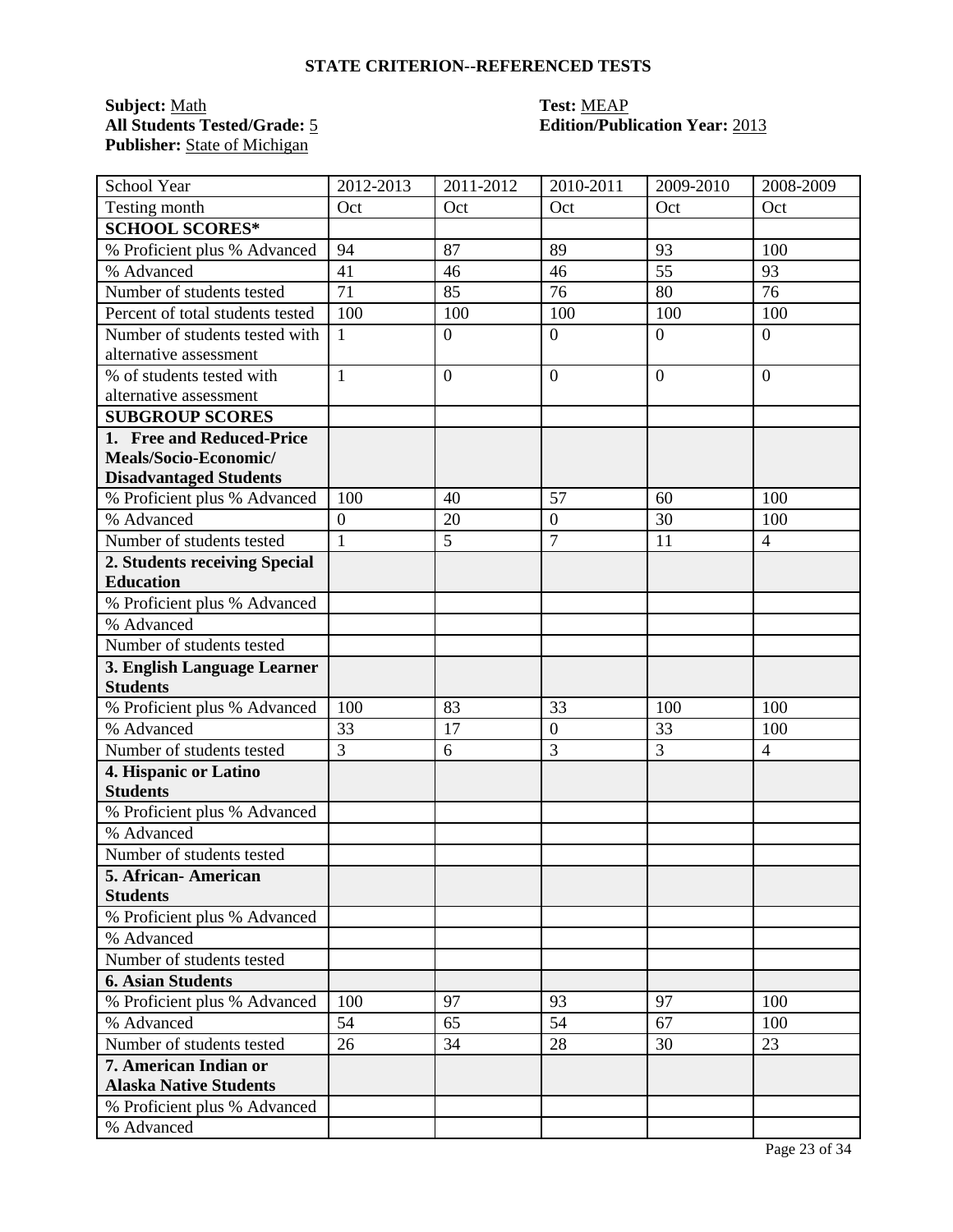| Number of students tested        |    |    |    |    |     |
|----------------------------------|----|----|----|----|-----|
| 8. Native Hawaiian or other      |    |    |    |    |     |
| <b>Pacific Islander Students</b> |    |    |    |    |     |
| % Proficient plus % Advanced     |    |    |    |    |     |
| % Advanced                       |    |    |    |    |     |
| Number of students tested        |    |    |    |    |     |
| 9. White Students                |    |    |    |    |     |
| % Proficient plus % Advanced     | 91 | 85 | 91 | 97 | 100 |
| % Advanced                       | 39 | 38 | 47 | 56 | 91  |
| Number of students tested        | 33 | 34 | 34 | 34 | 34  |
| <b>10. Two or More Races</b>     |    |    |    |    |     |
| identified Students              |    |    |    |    |     |
| % Proficient plus % Advanced     |    |    |    |    |     |
| % Advanced                       |    |    |    |    |     |
| Number of students tested        |    |    |    |    |     |
| 11. Other 1: Other 1             |    |    |    |    |     |
| % Proficient plus % Advanced     |    |    |    |    |     |
| % Advanced                       |    |    |    |    |     |
| Number of students tested        |    |    |    |    |     |
| 12. Other 2: Other 2             |    |    |    |    |     |
| % Proficient plus % Advanced     |    |    |    |    |     |
| % Advanced                       |    |    |    |    |     |
| Number of students tested        |    |    |    |    |     |
| 13. Other 3: Other 3             |    |    |    |    |     |
| % Proficient plus % Advanced     |    |    |    |    |     |
| % Advanced                       |    |    |    |    |     |
| Number of students tested        |    |    |    |    |     |

**NOTES:** In the 2011-12 school year. the state changed the cut scores for each level of proficiency, requiring more questions to be answered correctly to qualify as Proficient or Advanced. The state has provided us with revised scores that reflect the new cut scores for 2009-10 and 2010-11 school years. They did not provide this for the 2008-09 school year. In order to give you five years of consistent cut scores, we have provided the 2013-14 school year below.

MEAP Math Grade 5 October 2013-14 All: 87% Proficient + Advanced 54% Advanced 70 Students tested;

Asian: 96% Proficient + Advanced 79% Advanced 28 Students tested;

Caucasian: 82% Proficient + Advanced 37% Advanced 27 Students tested;

Free & Reduced: 67% Proficient + Advanced 0% Advanced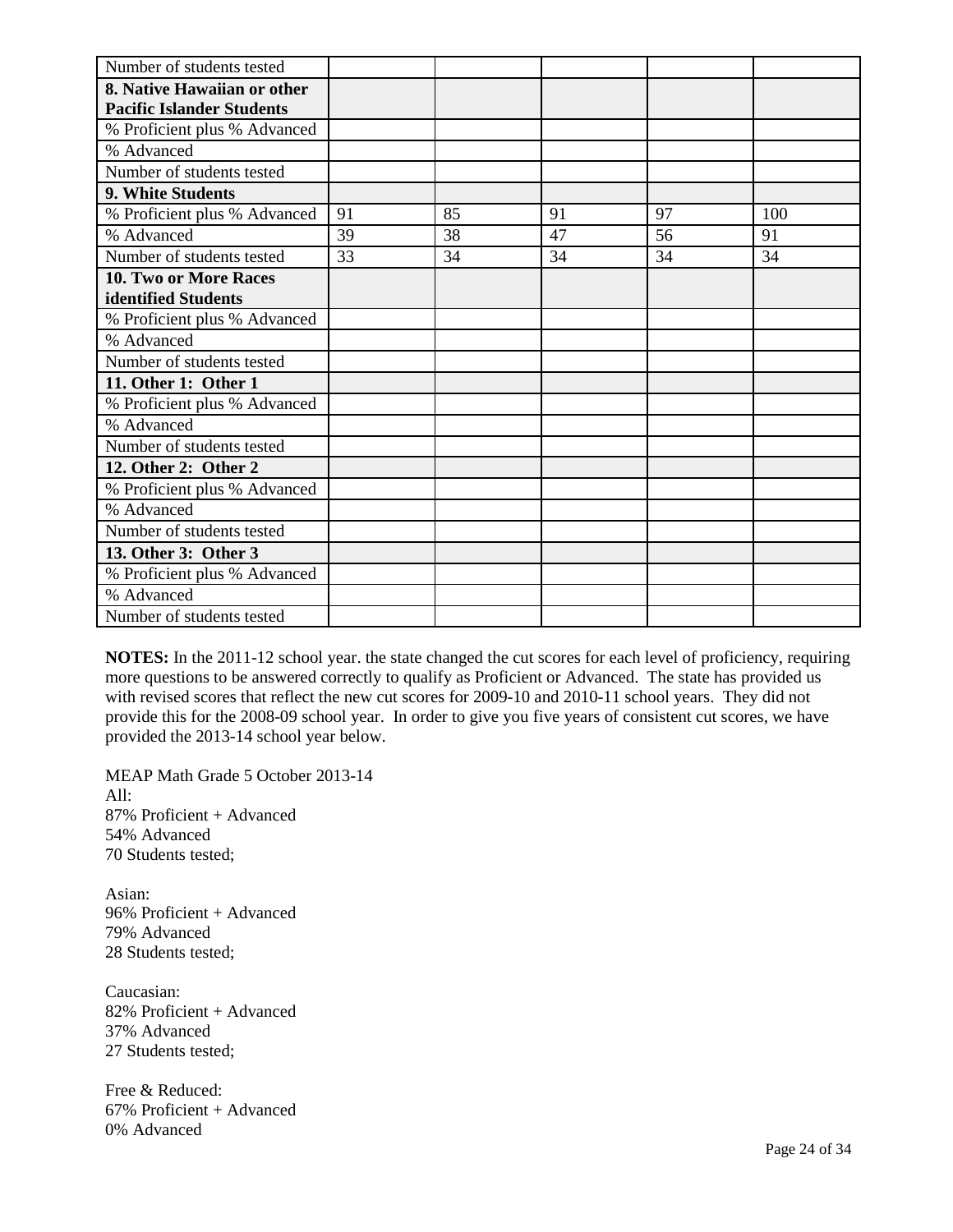6 Students tested;

LEP: 100% Proficient + Advanced 80% Advanced 5 Students tested;

The following data\* shows growth from year to year for the same grade level of students, three years in a row:

\*When this year's grade 5 students were in grade 3 (2011-12) there were 66 students, 80% of them were Proficient + Advanced, 20 % Advanced.

\*When this year's grade 5 students when in grade 4 (2012-13) there were 74 students, 80% were Proficient + Advanced, and 51% Advanced.

\*This year's 5th grade group (2013-14) has 70 students, 87% were Proficient + Advanced, and 54% Advanced.

We are confident that our work in data teams has significantly contributed to the increase in the number of students that are scoring in the Proficient and Advanced levels.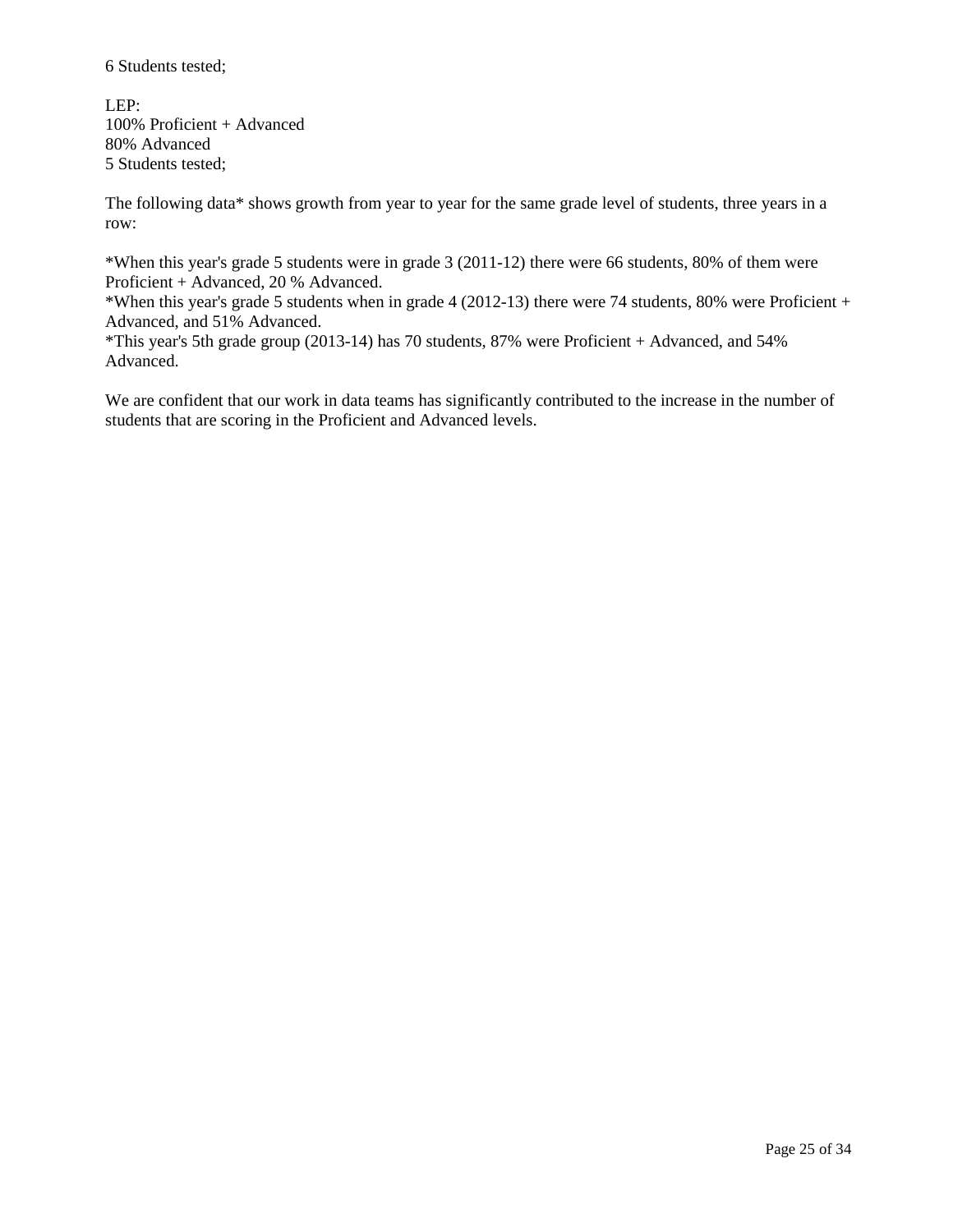## **STATE CRITERION--REFERENCED TESTS**

**Subject:** <u>Reading/ELA</u> **Test:** <u>MEAP</u><br> **All Students Tested/Grade:** 3 **Edition/Publ** Publisher: **State of Michigan** 

# **All Students Tested/Grade:** 3 **Edition/Publication Year:** 2013

| School Year                      | 2012-2013        | $2011 - 2012$    | 2010-2011        | 2009-2010      | 2008-2009 |
|----------------------------------|------------------|------------------|------------------|----------------|-----------|
| Testing month                    | Oct              | Oct              | Oct              | Oct            | Oct       |
| <b>SCHOOL SCORES*</b>            |                  |                  |                  |                |           |
| % Proficient plus % Advanced     | 92               | 94               | 84               | 96             | 96        |
| % Advanced                       | 36               | 34               | 33               | 21             | 77        |
| Number of students tested        | 69               | 66               | 66               | 73             | 80        |
| Percent of total students tested | 100              | 100              | 100              | 100            | 100       |
| Number of students tested with   | $\overline{0}$   | $\overline{0}$   | $\overline{0}$   | $\overline{0}$ | $\theta$  |
| alternative assessment           |                  |                  |                  |                |           |
| % of students tested with        | $\overline{0}$   | $\overline{0}$   | $\overline{0}$   | $\overline{0}$ | $\theta$  |
| alternative assessment           |                  |                  |                  |                |           |
| <b>SUBGROUP SCORES</b>           |                  |                  |                  |                |           |
| 1. Free and Reduced-Price        |                  |                  |                  |                |           |
| Meals/Socio-Economic/            |                  |                  |                  |                |           |
| <b>Disadvantaged Students</b>    |                  |                  |                  |                |           |
| % Proficient plus % Advanced     | 75               | 100              | $\overline{0}$   | 100            | 66        |
| % Advanced                       | 38               | 67               | $\overline{0}$   | 33             | 33        |
| Number of students tested        | 9                | 3                | $\overline{4}$   | 5              | 6         |
| 2. Students receiving Special    |                  |                  |                  |                |           |
| <b>Education</b>                 |                  |                  |                  |                |           |
| % Proficient plus % Advanced     |                  |                  |                  |                |           |
| % Advanced                       |                  |                  |                  |                |           |
| Number of students tested        |                  |                  |                  |                |           |
| 3. English Language Learner      |                  |                  |                  |                |           |
| <b>Students</b>                  |                  |                  |                  |                |           |
| % Proficient plus % Advanced     | $\boldsymbol{0}$ | 50               | $\boldsymbol{0}$ | 50             | 100       |
| % Advanced                       | $\overline{0}$   | $\boldsymbol{0}$ | $\boldsymbol{0}$ | $\overline{0}$ | 50        |
| Number of students tested        | $\overline{4}$   | 6                | $\overline{2}$   | $\overline{2}$ | 5         |
| 4. Hispanic or Latino            |                  |                  |                  |                |           |
| <b>Students</b>                  |                  |                  |                  |                |           |
| % Proficient plus % Advanced     |                  |                  |                  |                |           |
| % Advanced                       |                  |                  |                  |                |           |
| Number of students tested        |                  |                  |                  |                |           |
| 5. African- American             |                  |                  |                  |                |           |
| <b>Students</b>                  |                  |                  |                  |                |           |
| % Proficient plus % Advanced     |                  |                  |                  |                |           |
| % Advanced                       |                  |                  |                  |                |           |
| Number of students tested        |                  |                  |                  |                |           |
| <b>6. Asian Students</b>         |                  |                  |                  |                |           |
| % Proficient plus % Advanced     | 90               | 91               | 91               | 93             | 100       |
| % Advanced                       | 26               | 41               | 41               | 32             | 84        |
| Number of students tested        | 32               | 24               | 24               | 28             | 28        |
| 7. American Indian or            |                  |                  |                  |                |           |
| <b>Alaska Native Students</b>    |                  |                  |                  |                |           |
| % Proficient plus % Advanced     |                  |                  |                  |                |           |
| % Advanced                       |                  |                  |                  |                |           |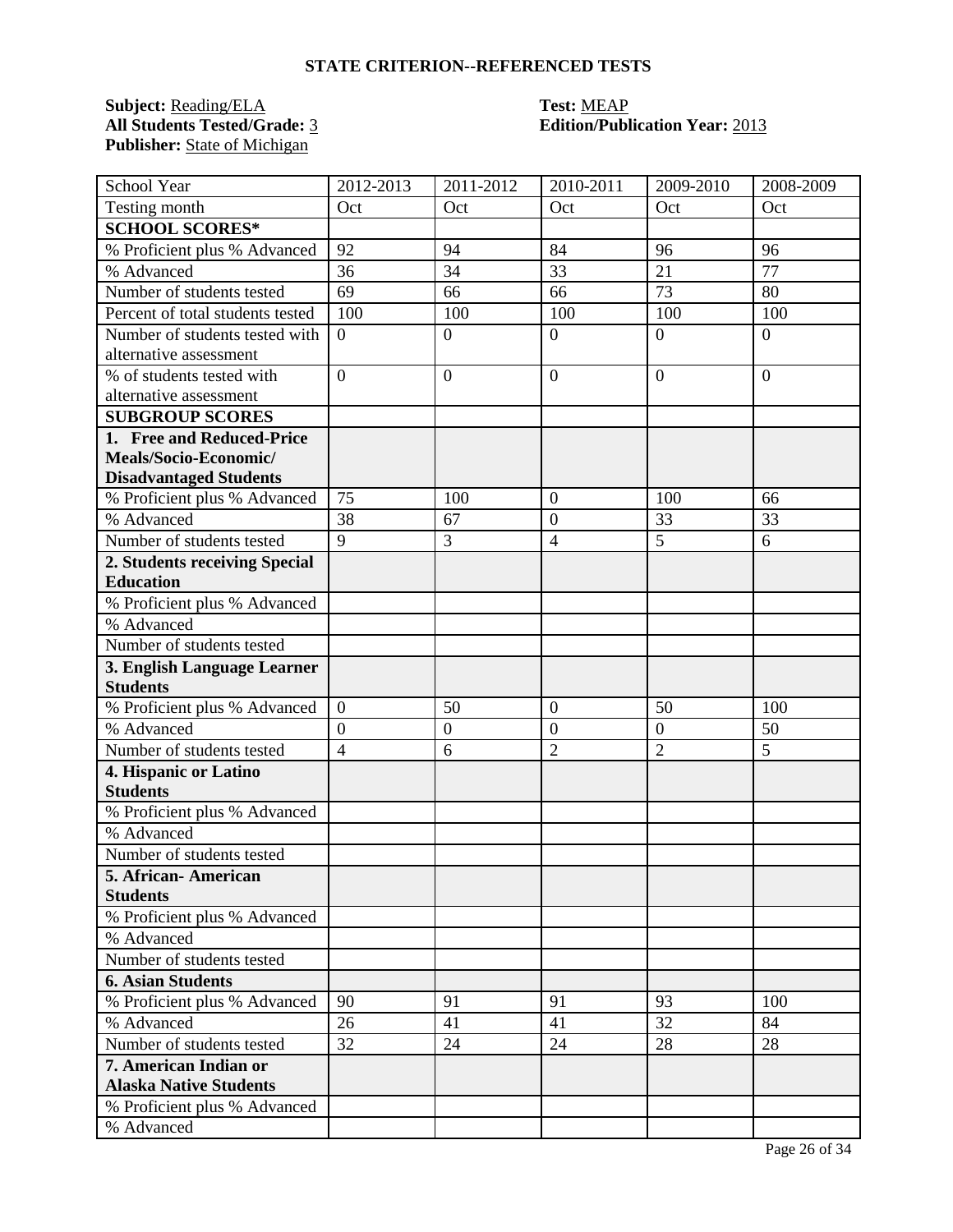| Number of students tested        |    |    |    |    |    |
|----------------------------------|----|----|----|----|----|
| 8. Native Hawaiian or other      |    |    |    |    |    |
| <b>Pacific Islander Students</b> |    |    |    |    |    |
| % Proficient plus % Advanced     |    |    |    |    |    |
| % Advanced                       |    |    |    |    |    |
| Number of students tested        |    |    |    |    |    |
| 9. White Students                |    |    |    |    |    |
| % Proficient plus % Advanced     | 95 | 93 | 83 | 97 | 97 |
| % Advanced                       | 47 | 21 | 30 | 10 | 76 |
| Number of students tested        | 19 | 28 | 30 | 32 | 34 |
| 10. Two or More Races            |    |    |    |    |    |
| identified Students              |    |    |    |    |    |
| % Proficient plus % Advanced     |    |    |    |    |    |
| % Advanced                       |    |    |    |    |    |
| Number of students tested        |    |    |    |    |    |
| 11. Other 1: Other 1             |    |    |    |    |    |
| % Proficient plus % Advanced     |    |    |    |    |    |
| % Advanced                       |    |    |    |    |    |
| Number of students tested        |    |    |    |    |    |
| 12. Other 2: Other 2             |    |    |    |    |    |
| % Proficient plus % Advanced     |    |    |    |    |    |
| % Advanced                       |    |    |    |    |    |
| Number of students tested        |    |    |    |    |    |
| 13. Other 3: Other 3             |    |    |    |    |    |
| % Proficient plus % Advanced     |    |    |    |    |    |
| % Advanced                       |    |    |    |    |    |
| Number of students tested        |    |    |    |    |    |

**NOTES:** In the 2011-12 school, year the state changed the cut scores for each level of proficiency, requiring more questions to be answered correctly to qualify as Proficient or Advanced. The state has provided us with revised scores that reflect the new cut scores for 2009-10 and 2010-11 school years. They did not provide this for the 2008-09 school year. In order to give you five years of consistent cut scores, we have provided the 2013-14 school year below.

MEAP Reading Grade 3 October 2013-14

All: 95% Proficient + Advanced 33% Advanced 81 Students tested;

Asian: 100% Proficient + Advanced 40% Advanced 43 Students tested;

Caucasian: 93% Proficient + Advanced 31% Advanced 29 Students tested;

Free & Reduced: 75% Proficient + Advanced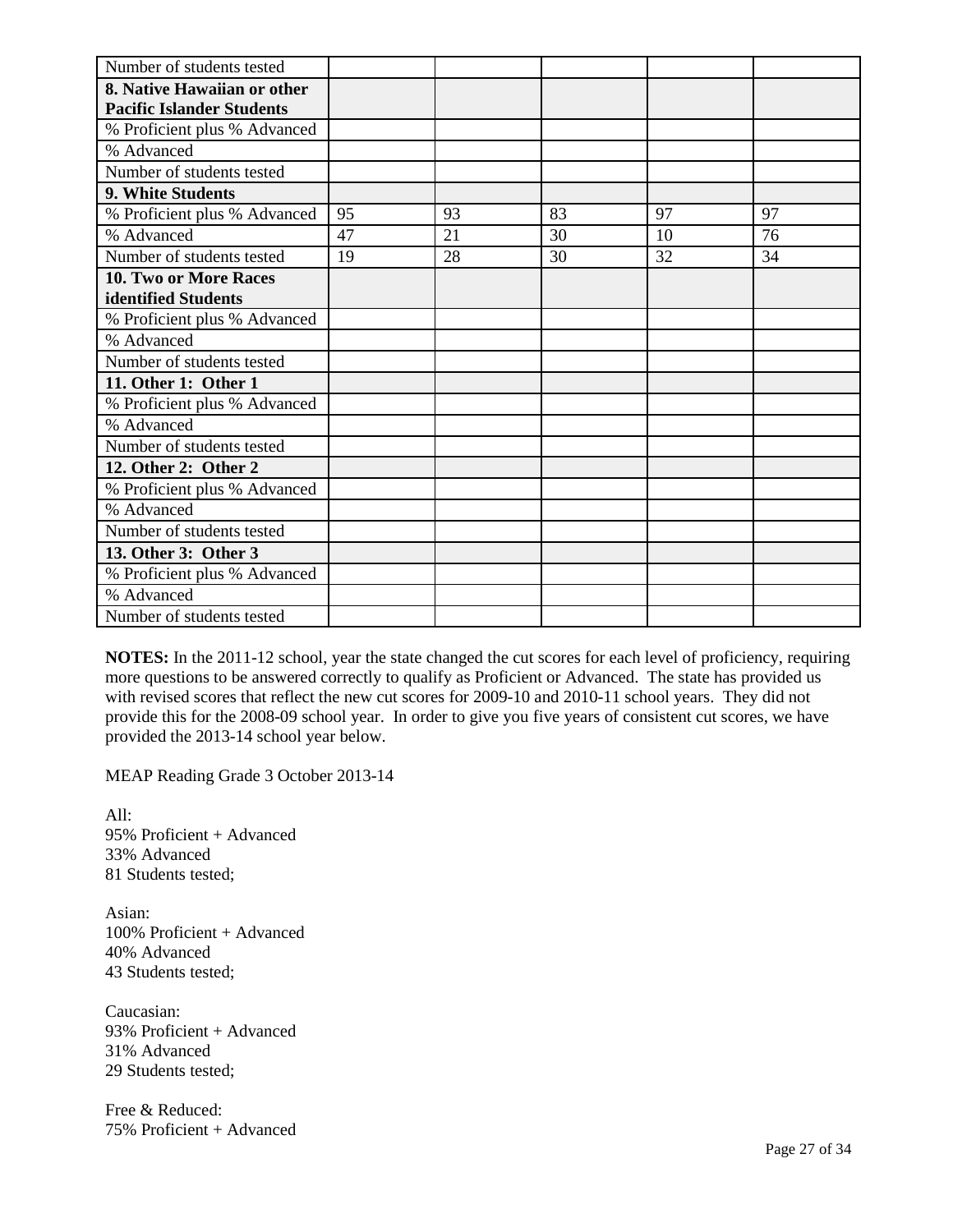0% Advanced 10 Students tested;

LEP: 100% Proficient + Advanced 0% Advanced 6 Students tested.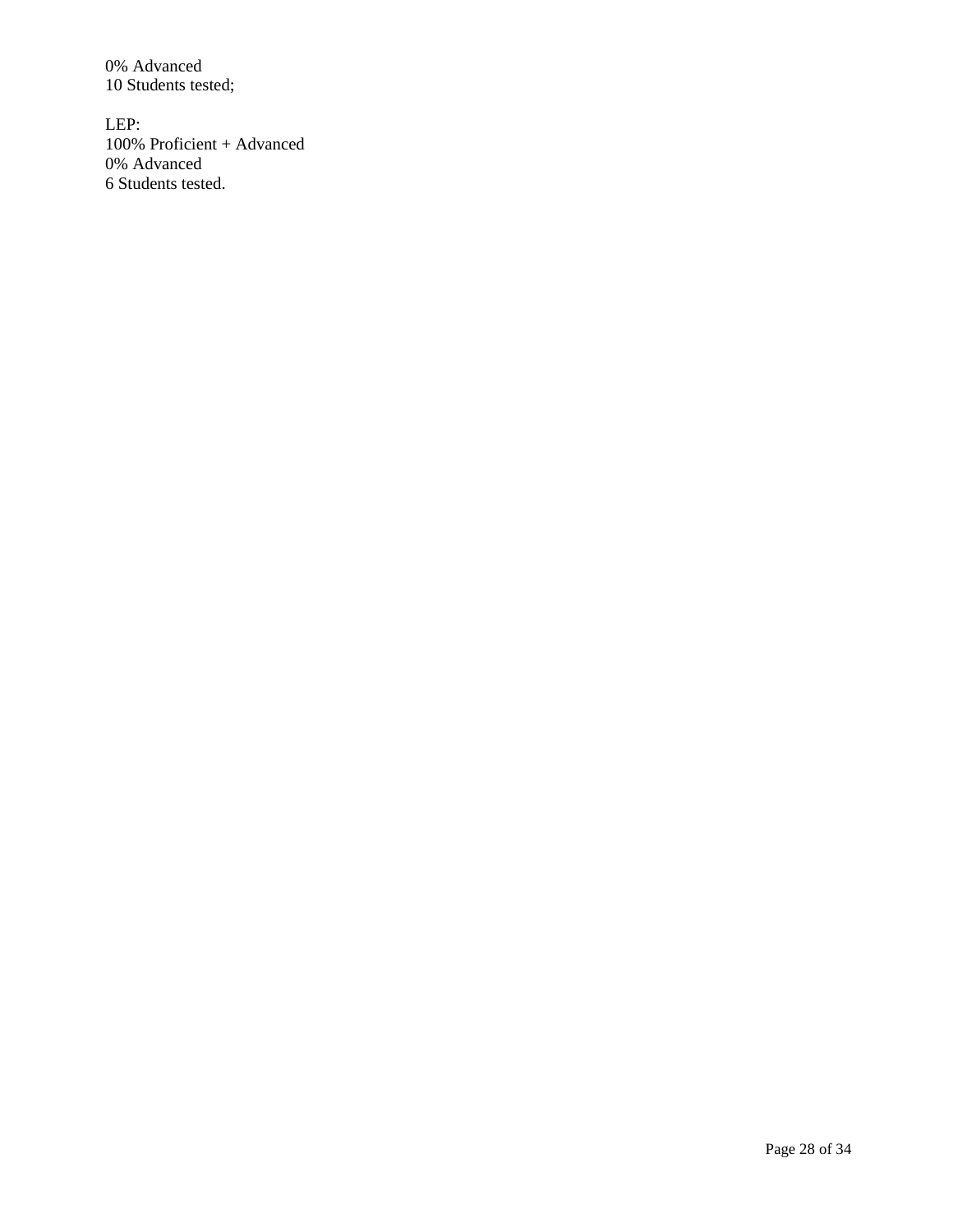## **STATE CRITERION--REFERENCED TESTS**

# **Subject:** <u>Reading/ELA</u> **Test:** <u>MEAP</u><br> **All Students Tested/Grade:** 4 **Edition/Publ** Publisher: **State of Michigan**

# **All Students Tested/Grade:** 4 **Edition/Publication Year:** 2013

| School Year                      | 2012-2013      | 2011-2012        | 2010-2011        | 2009-2010        | 2008-2009      |
|----------------------------------|----------------|------------------|------------------|------------------|----------------|
| Testing month                    | Oct            | Oct              | Oct              | Oct              | Oct            |
| <b>SCHOOL SCORES*</b>            |                |                  |                  |                  |                |
| % Proficient plus % Advanced     | 88             | 90               | 95               | 93               | 94             |
| % Advanced                       | 20             | 27               | 20               | 41               | 73             |
| Number of students tested        | 74             | 69               | 79               | 79               | 79             |
| Percent of total students tested | 100            | 100              | 100              | 100              | 100            |
| Number of students tested with   | $\mathbf{1}$   | $\boldsymbol{0}$ | $\mathbf{0}$     | $\overline{0}$   | $\overline{0}$ |
| alternative assessment           |                |                  |                  |                  |                |
| % of students tested with        | $\mathbf{1}$   | $\overline{0}$   | $\overline{0}$   | $\overline{0}$   | $\overline{0}$ |
| alternative assessment           |                |                  |                  |                  |                |
| <b>SUBGROUP SCORES</b>           |                |                  |                  |                  |                |
| 1. Free and Reduced-Price        |                |                  |                  |                  |                |
| Meals/Socio-Economic/            |                |                  |                  |                  |                |
| <b>Disadvantaged Students</b>    |                |                  |                  |                  |                |
| % Proficient plus % Advanced     | 50             | $\overline{0}$   | 50               | 60               | 63             |
| % Advanced                       | 25             | $\boldsymbol{0}$ | $\boldsymbol{0}$ | $\overline{0}$   | 50             |
| Number of students tested        | 6              | 1                | 5                | $\overline{5}$   | 8              |
| 2. Students receiving Special    |                |                  |                  |                  |                |
| <b>Education</b>                 |                |                  |                  |                  |                |
| % Proficient plus % Advanced     |                |                  |                  |                  |                |
| % Advanced                       |                |                  |                  |                  |                |
| Number of students tested        |                |                  |                  |                  |                |
| 3. English Language Learner      |                |                  |                  |                  |                |
| <b>Students</b>                  |                |                  |                  |                  |                |
| % Proficient plus % Advanced     | $\overline{0}$ | $\mathbf{0}$     | $\mathbf{0}$     | $\boldsymbol{0}$ | 78             |
| % Advanced                       | $\overline{0}$ | $\mathbf{0}$     | $\overline{0}$   | $\overline{0}$   | 22             |
| Number of students tested        | $\overline{7}$ | $\overline{2}$   | 3                | $\mathbf{1}$     | 9              |
| 4. Hispanic or Latino            |                |                  |                  |                  |                |
| <b>Students</b>                  |                |                  |                  |                  |                |
| % Proficient plus % Advanced     |                |                  |                  |                  |                |
| % Advanced                       |                |                  |                  |                  |                |
| Number of students tested        |                |                  |                  |                  |                |
| 5. African- American             |                |                  |                  |                  |                |
| <b>Students</b>                  |                |                  |                  |                  |                |
| % Proficient plus % Advanced     |                |                  |                  |                  |                |
| % Advanced                       |                |                  |                  |                  |                |
| Number of students tested        |                |                  |                  |                  |                |
| <b>6. Asian Students</b>         |                |                  |                  |                  |                |
| % Proficient plus % Advanced     | 84             | 96               | 100              | 96               | 90             |
| % Advanced                       | 16             | 25               | 17               | 35               | 60             |
| Number of students tested        | 30             | 25               | 33               | 28               | 30             |
| 7. American Indian or            |                |                  |                  |                  |                |
| <b>Alaska Native Students</b>    |                |                  |                  |                  |                |
| % Proficient plus % Advanced     |                |                  |                  |                  |                |
| % Advanced                       |                |                  |                  |                  |                |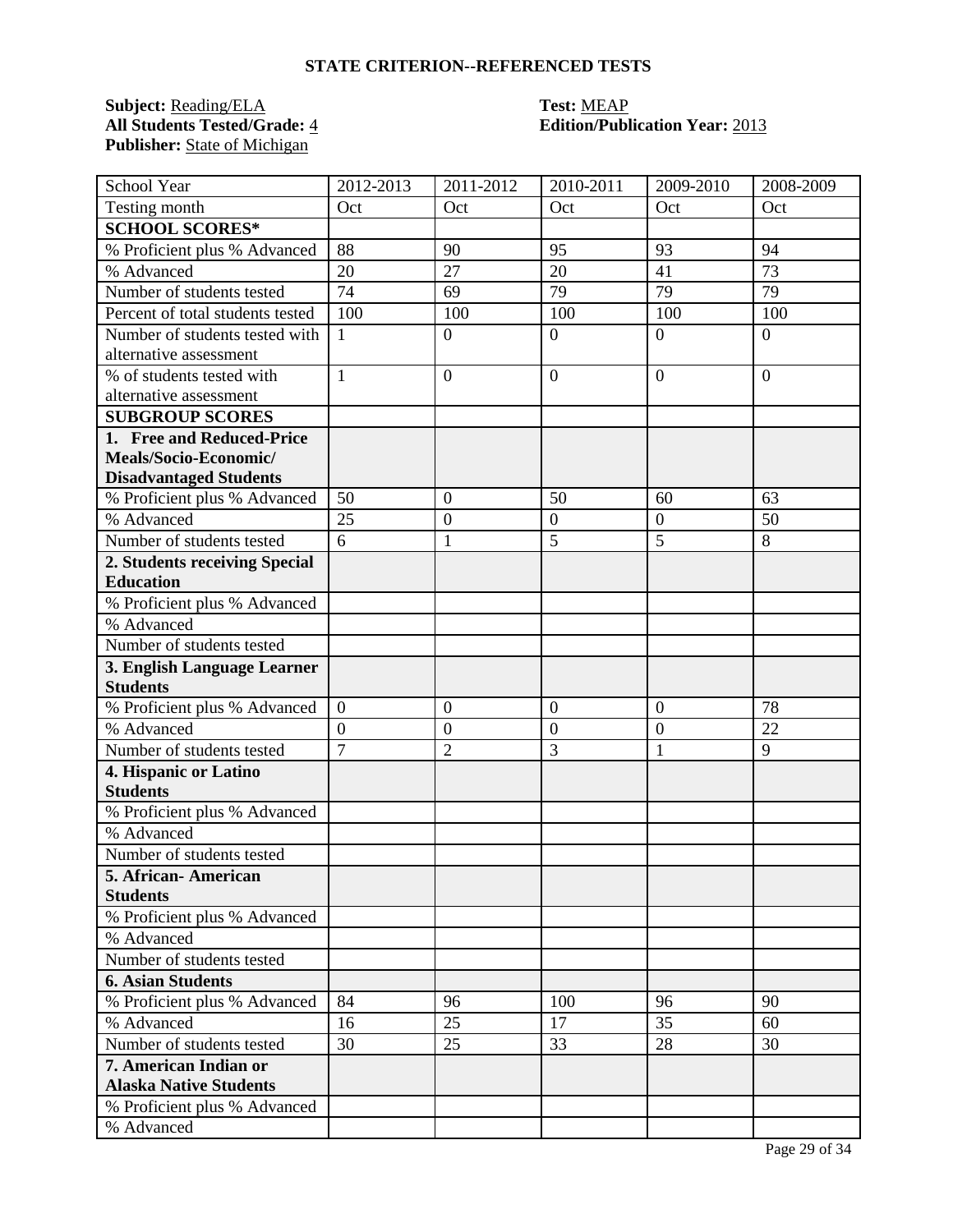| Number of students tested        |     |    |    |    |     |
|----------------------------------|-----|----|----|----|-----|
| 8. Native Hawaiian or other      |     |    |    |    |     |
| <b>Pacific Islander Students</b> |     |    |    |    |     |
| % Proficient plus % Advanced     |     |    |    |    |     |
| % Advanced                       |     |    |    |    |     |
| Number of students tested        |     |    |    |    |     |
| 9. White Students                |     |    |    |    |     |
| % Proficient plus % Advanced     | 90  | 85 | 97 | 97 | 100 |
| % Advanced                       | 21  | 24 | 22 | 53 | 94  |
| Number of students tested        | 29  | 33 | 32 | 35 | 32  |
| <b>10. Two or More Races</b>     |     |    |    |    |     |
| identified Students              |     |    |    |    |     |
| % Proficient plus % Advanced     | 100 |    |    |    |     |
| % Advanced                       | 44  |    |    |    |     |
| Number of students tested        | 10  |    |    |    |     |
| 11. Other 1: Other 1             |     |    |    |    |     |
| % Proficient plus % Advanced     |     |    |    |    |     |
| % Advanced                       |     |    |    |    |     |
| Number of students tested        |     |    |    |    |     |
| 12. Other 2: Other 2             |     |    |    |    |     |
| % Proficient plus % Advanced     |     |    |    |    |     |
| % Advanced                       |     |    |    |    |     |
| Number of students tested        |     |    |    |    |     |
| 13. Other 3: Other 3             |     |    |    |    |     |
| % Proficient plus % Advanced     |     |    |    |    |     |
| % Advanced                       |     |    |    |    |     |
| Number of students tested        |     |    |    |    |     |

**NOTES:** In the 2011-12 school year, the state changed the cut scores for each level of proficiency, requiring more questions to be answered correctly to qualify as Proficient or Advanced. The state has provided us with revised scores that reflect the new cut scores for 2009-10 and 2010-11 school years. They did not provide this for the 2008-09 school year. In order to give you five years of consistent cut scores, we have provided the 2013-14 school year below.

MEAP Reading Grade 4 October 2013-14 All: 95% Proficient + Advanced 33% Advanced 76 Students tested;

Asian: 92% Proficient + Advanced 25% Advanced 29 Students tested;

Caucasian: 95% Proficient + Advanced 41% Advanced 22 Students tested;

Free & Reduced: 80% Proficient + Advanced 20% Advanced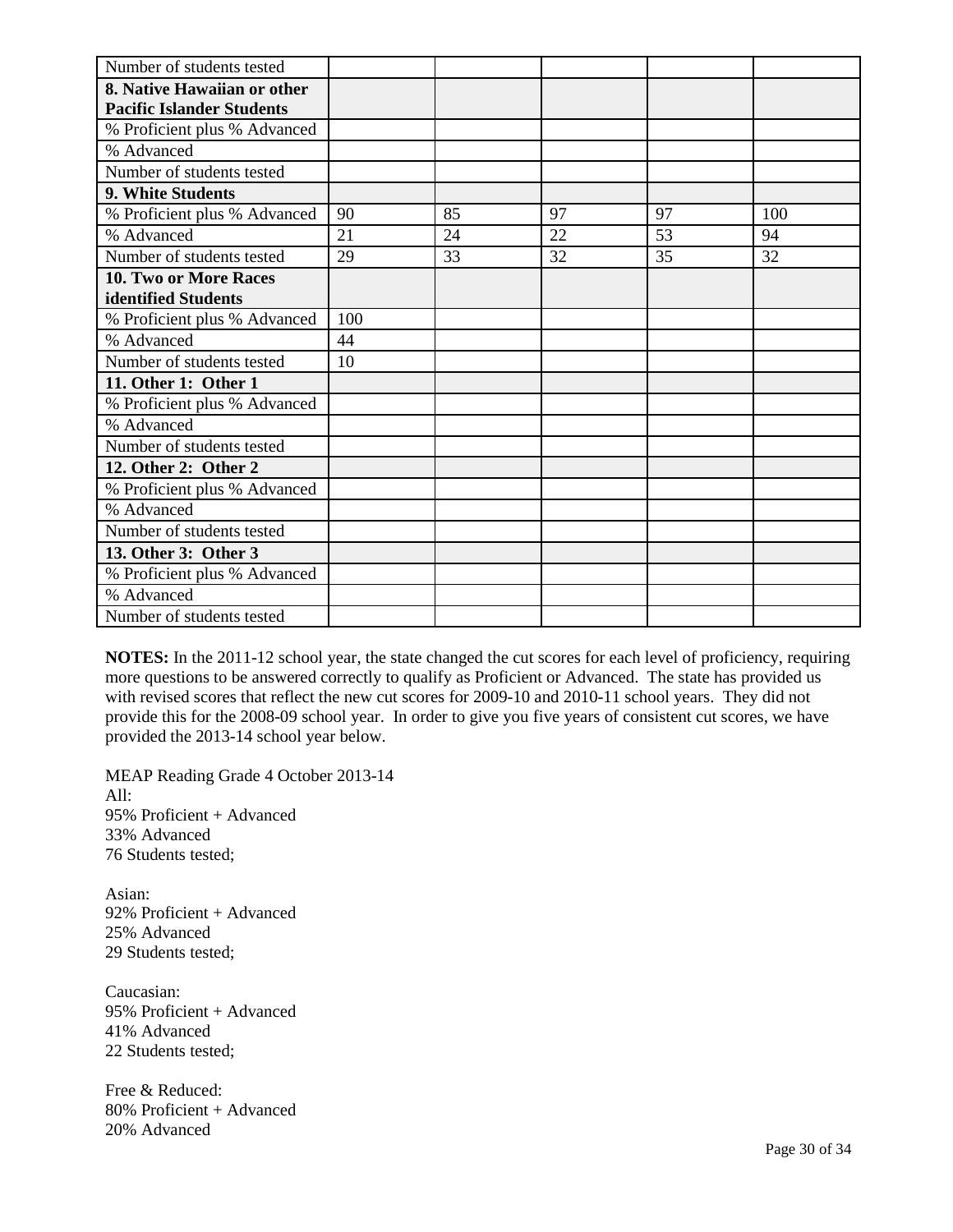5 Students tested;

LEP: 67% Proficient + Advanced 33% Advanced 4 Students tested;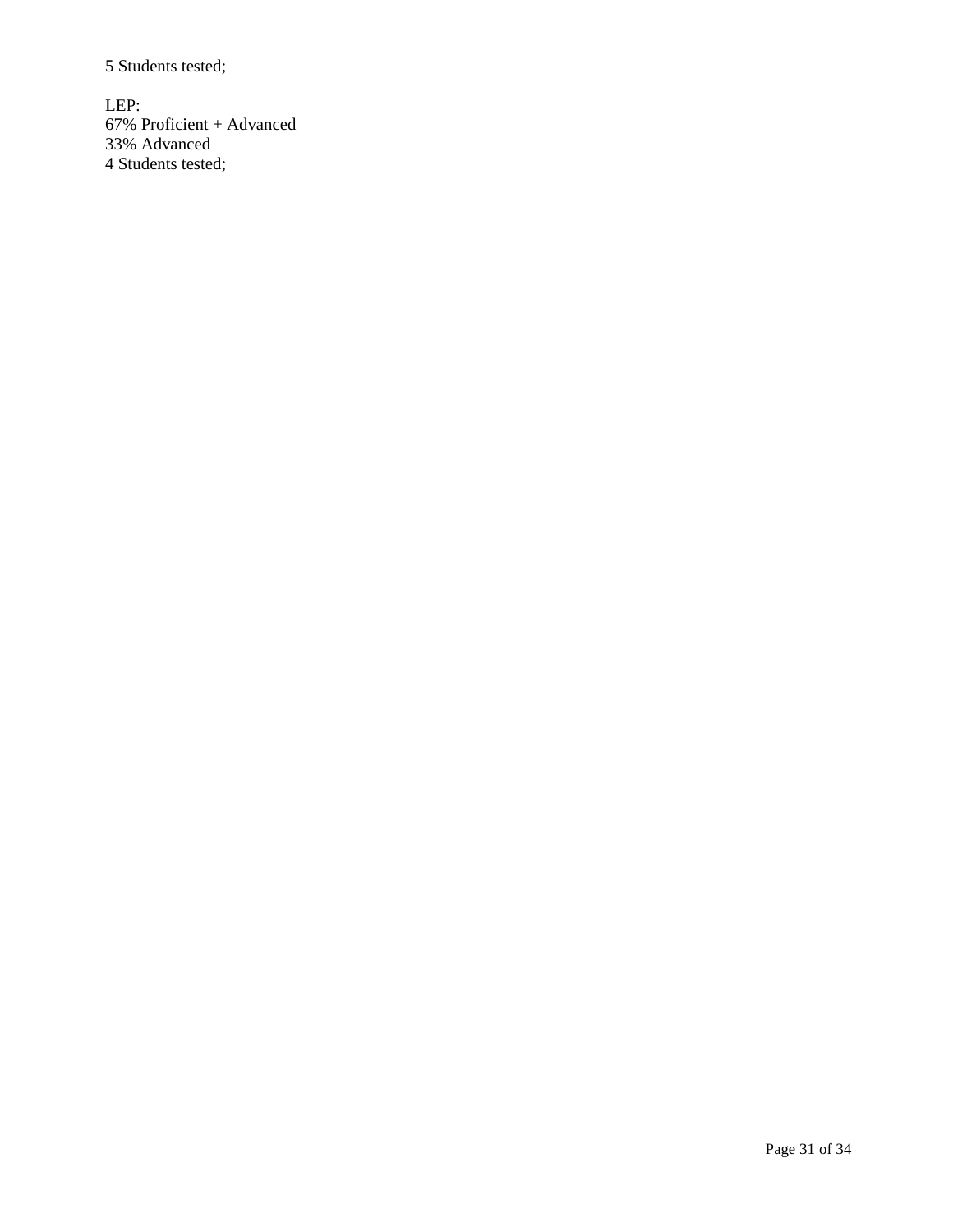## **STATE CRITERION--REFERENCED TESTS**

**Subject:** <u>Reading/ELA</u> **Test:** <u>MEAP</u><br> **All Students Tested/Grade:** 5 **Edition/Publ** Publisher: **State of Michigan** 

# **All Students Tested/Grade:** 5 **Edition/Publication Year:** 2013

| School Year                      | 2012-2013        | $2011 - 2012$    | 2010-2011        | 2009-2010        | 2008-2009      |
|----------------------------------|------------------|------------------|------------------|------------------|----------------|
| Testing month                    | Oct              | Oct              | Oct              | Oct              | Oct            |
| <b>SCHOOL SCORES*</b>            |                  |                  |                  |                  |                |
| % Proficient plus % Advanced     | 93               | 95               | 96               | 92               | 97             |
| % Advanced                       | 62               | 44               | 46               | 44               | 80             |
| Number of students tested        | 71               | 85               | 76               | 80               | 76             |
| Percent of total students tested | 100              | 100              | 100              | 100              | 100            |
| Number of students tested with   | $\overline{0}$   | $\overline{0}$   | $\overline{0}$   | $\overline{0}$   | $\theta$       |
| alternative assessment           |                  |                  |                  |                  |                |
| % of students tested with        | $\overline{0}$   | $\overline{0}$   | $\overline{0}$   | $\overline{0}$   |                |
| alternative assessment           |                  |                  |                  |                  |                |
| <b>SUBGROUP SCORES</b>           |                  |                  |                  |                  |                |
| 1. Free and Reduced-Price        |                  |                  |                  |                  |                |
| Meals/Socio-Economic/            |                  |                  |                  |                  |                |
| <b>Disadvantaged Students</b>    |                  |                  |                  |                  |                |
| % Proficient plus % Advanced     | $\boldsymbol{0}$ | 80               | 71               | 73               | 100            |
| % Advanced                       | $\overline{0}$   | 20               | 14               | 18               | 67             |
| Number of students tested        | $\mathbf{1}$     | 5                | $\overline{7}$   | 11               | $\overline{4}$ |
| 2. Students receiving Special    |                  |                  |                  |                  |                |
| <b>Education</b>                 |                  |                  |                  |                  |                |
| % Proficient plus % Advanced     |                  |                  |                  |                  |                |
| % Advanced                       |                  |                  |                  |                  |                |
| Number of students tested        |                  |                  |                  |                  |                |
| 3. English Language Learner      |                  |                  |                  |                  |                |
| <b>Students</b>                  |                  |                  |                  |                  |                |
| % Proficient plus % Advanced     | $\boldsymbol{0}$ | $\boldsymbol{0}$ | $\boldsymbol{0}$ | $\boldsymbol{0}$ | 100            |
| % Advanced                       | $\overline{0}$   | $\mathbf{0}$     | $\boldsymbol{0}$ | $\overline{0}$   | 25             |
| Number of students tested        | $\overline{3}$   | 6                | 3                | 3                | $\overline{4}$ |
| 4. Hispanic or Latino            |                  |                  |                  |                  |                |
| <b>Students</b>                  |                  |                  |                  |                  |                |
| % Proficient plus % Advanced     |                  |                  |                  |                  |                |
| % Advanced                       |                  |                  |                  |                  |                |
| Number of students tested        |                  |                  |                  |                  |                |
| 5. African- American             |                  |                  |                  |                  |                |
| <b>Students</b>                  |                  |                  |                  |                  |                |
| % Proficient plus % Advanced     |                  |                  |                  |                  |                |
| % Advanced                       |                  |                  |                  |                  |                |
| Number of students tested        |                  |                  |                  |                  |                |
| <b>6. Asian Students</b>         |                  |                  |                  |                  |                |
| % Proficient plus % Advanced     | 96               | 94               | 100              | 87               | 100            |
| % Advanced                       | 61               | 52               | 63               | 43               | 83             |
| Number of students tested        | 26               | 34               | 28               | 30               | 23             |
| 7. American Indian or            |                  |                  |                  |                  |                |
| <b>Alaska Native Students</b>    |                  |                  |                  |                  |                |
| % Proficient plus % Advanced     |                  |                  |                  |                  |                |
| % Advanced                       |                  |                  |                  |                  |                |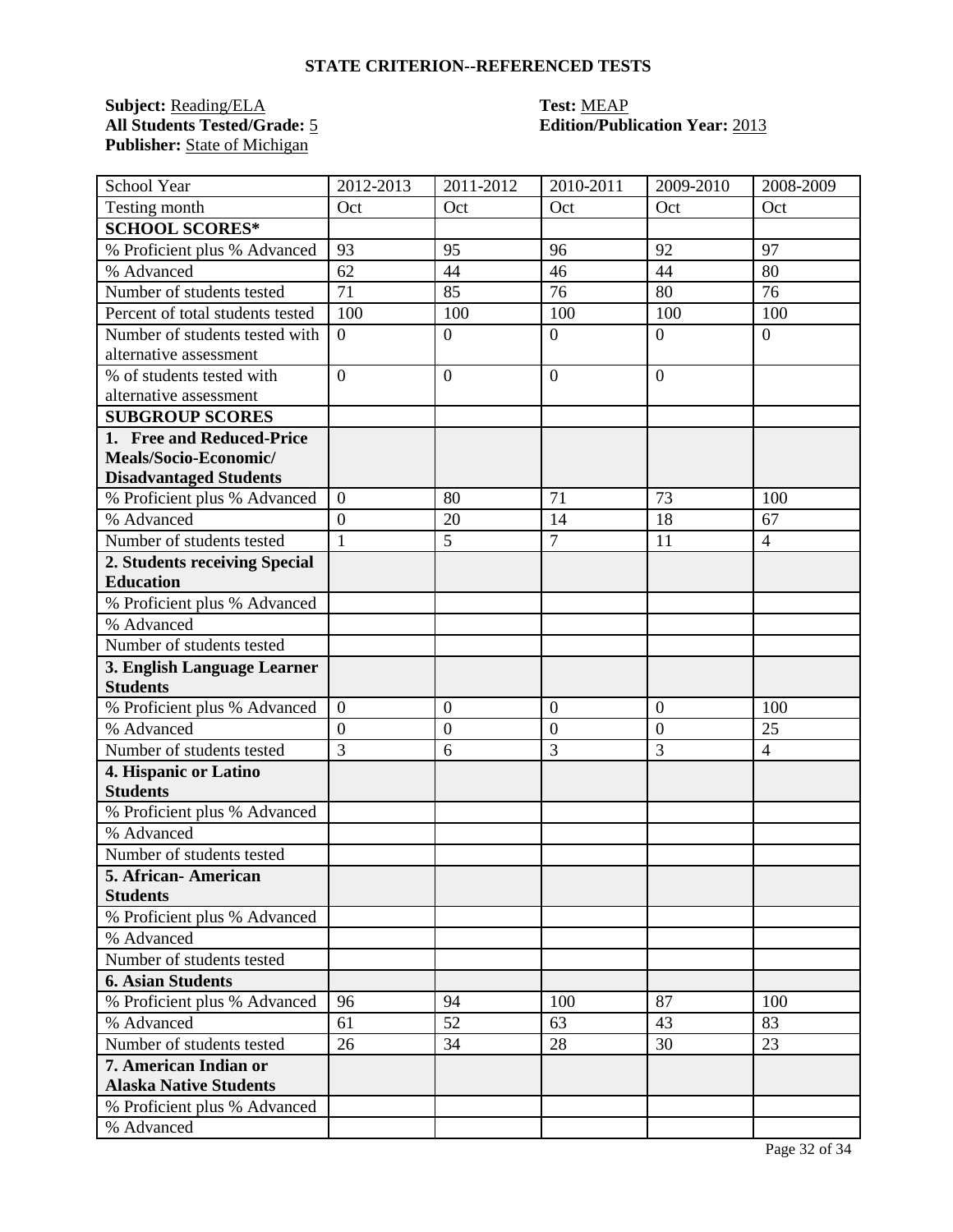| Number of students tested        |    |    |    |     |    |
|----------------------------------|----|----|----|-----|----|
| 8. Native Hawaiian or other      |    |    |    |     |    |
| <b>Pacific Islander Students</b> |    |    |    |     |    |
| % Proficient plus % Advanced     |    |    |    |     |    |
| % Advanced                       |    |    |    |     |    |
| Number of students tested        |    |    |    |     |    |
| 9. White Students                |    |    |    |     |    |
| % Proficient plus % Advanced     | 94 | 97 | 97 | 100 | 98 |
| % Advanced                       | 64 | 39 | 35 | 56  | 77 |
| Number of students tested        | 33 | 34 | 34 | 34  | 34 |
| 10. Two or More Races            |    |    |    |     |    |
| identified Students              |    |    |    |     |    |
| % Proficient plus % Advanced     |    |    |    |     |    |
| % Advanced                       |    |    |    |     |    |
| Number of students tested        |    |    |    |     |    |
| 11. Other 1: Other 1             |    |    |    |     |    |
| % Proficient plus % Advanced     |    |    |    |     |    |
| % Advanced                       |    |    |    |     |    |
| Number of students tested        |    |    |    |     |    |
| 12. Other 2: Other 2             |    |    |    |     |    |
| % Proficient plus % Advanced     |    |    |    |     |    |
| % Advanced                       |    |    |    |     |    |
| Number of students tested        |    |    |    |     |    |
| 13. Other 3: Other 3             |    |    |    |     |    |
| % Proficient plus % Advanced     |    |    |    |     |    |
| % Advanced                       |    |    |    |     |    |
| Number of students tested        |    |    |    |     |    |

**NOTES:** In the 2011-12 school year, the state changed the cut scores for each level of proficiency, requiring more questions to be answered correctly to qualify as Proficient or Advanced. The state has provided us with revised scores that reflect the new cut scores for 2009-10 and 2010-11 school years. They did not provide this for the 2008-09 school year. In order to give you five years of consistent cut scores, we have provided the 2013-14 school year below.

MEAP Reading Grade 4 October 2013-14 All: 91% Proficient + Advanced 46% Advanced 70 Students tested;

Asian: 89% Proficient + Advanced 56% Advanced 28 Students tested;

Caucasian: 93% Proficient + Advanced 37% Advanced 27 Students tested;

Free & Reduced: 60% Proficient + Advanced 40% Advanced